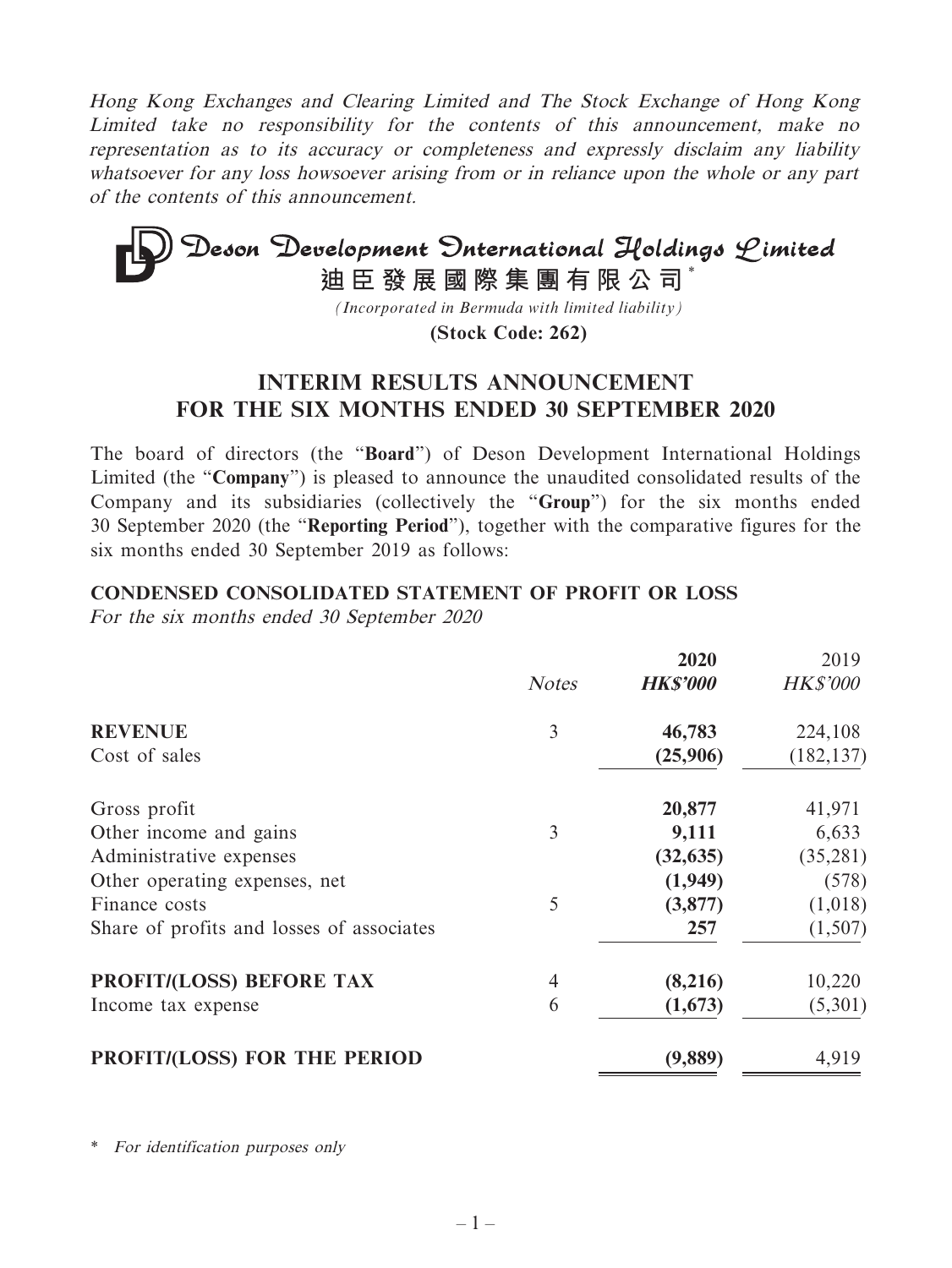# **CONDENSED CONSOLIDATED STATEMENT OF PROFIT OR LOSS (CONTINUED)**

For the six months ended 30 September 2020

|                                        |             | 2020            | 2019            |
|----------------------------------------|-------------|-----------------|-----------------|
|                                        | <b>Note</b> | <b>HK\$'000</b> | <b>HK\$'000</b> |
| Attributable to:                       |             |                 |                 |
| Owners of the Company                  |             | (9, 394)        | 5,202           |
| Non-controlling interests              |             | (495)           | (283)           |
|                                        |             | (9,889)         | 4,919           |
| <b>EARNINGS/(LOSS) PER SHARE</b>       |             |                 |                 |
| <b>ATTRIBUTABLE TO ORDINARY EQUITY</b> |             |                 |                 |
| <b>HOLDERS OF THE COMPANY</b>          |             |                 |                 |
| Basic and diluted                      | 8           | $HK(0.96)$ cent | $HK0.53$ cent   |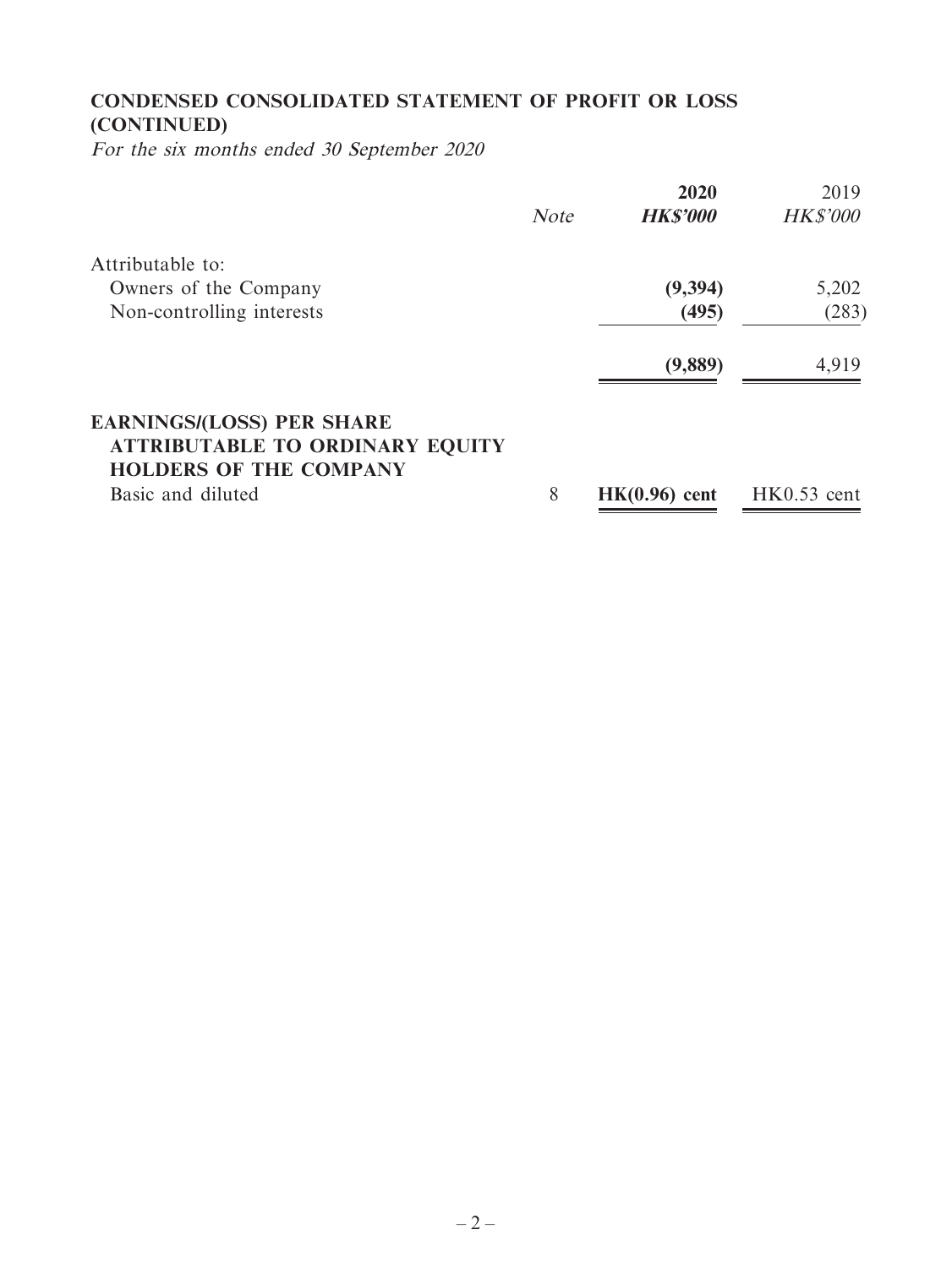# **CONDENSED CONSOLIDATED STATEMENT OF COMPREHENSIVE INCOME**

For the six months ended 30 September 2020

|                                                                                                        | 2020<br><b>HK\$'000</b> | 2019<br><b>HK\$'000</b> |
|--------------------------------------------------------------------------------------------------------|-------------------------|-------------------------|
| PROFIT/(LOSS) FOR THE PERIOD                                                                           | (9,889)                 | 4,919                   |
| <b>OTHER COMPREHENSIVE INCOME/(LOSS)</b>                                                               |                         |                         |
| Other comprehensive income/(loss) that may be<br>reclassified to profit or loss in subsequent periods: |                         |                         |
| Exchange differences:                                                                                  |                         |                         |
| Exchange differences on translation of                                                                 |                         |                         |
| foreign operations                                                                                     | 48,593                  | (76, 991)               |
| Share of other comprehensive income/(loss) of                                                          |                         |                         |
| associates                                                                                             | 1,526                   | (2,701)                 |
| Reclassification adjustment of exchange differences                                                    |                         |                         |
| of associates disposed of during the period                                                            |                         | (726)                   |
| Reclassification adjustment of exchange differences<br>of a subsidiary dissolved during the period     |                         | (1, 184)                |
| Net other comprehensive income/(loss) that may be                                                      |                         |                         |
| reclassified to profit or loss in subsequent periods                                                   | 50,119                  | (81, 602)               |
| <b>TOTAL COMPREHENSIVE INCOME/(LOSS)</b>                                                               |                         |                         |
| <b>FOR THE PERIOD</b>                                                                                  | 40,230                  | (76, 683)               |
| Attributable to:                                                                                       |                         |                         |
| Owners of the Company                                                                                  | 40,677                  | (76, 403)               |
| Non-controlling interests                                                                              | (447)                   | (280)                   |
|                                                                                                        | 40,230                  | (76, 683)               |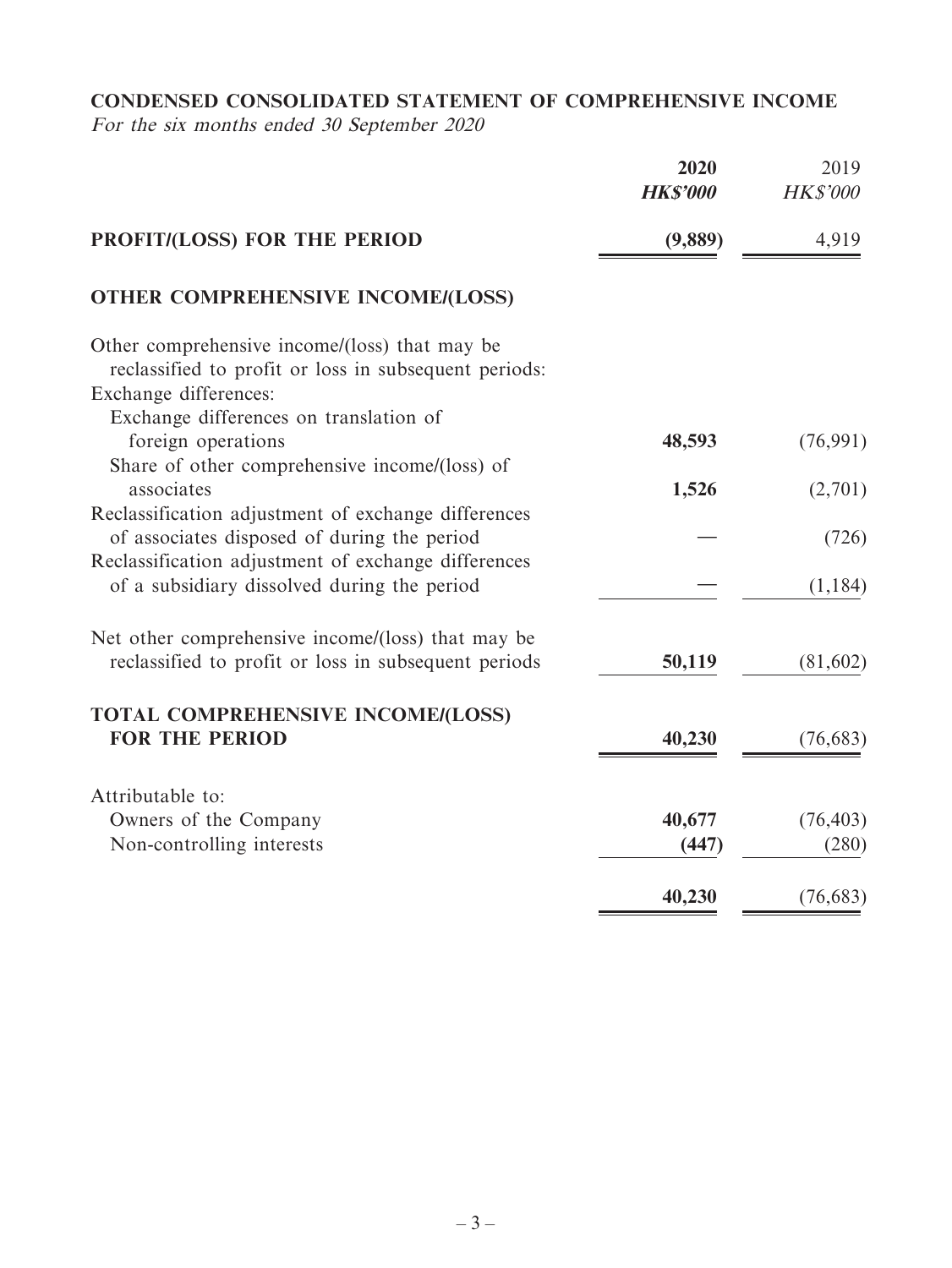# **CONDENSED CONSOLIDATED STATEMENT OF FINANCIAL POSITION**

As at 30 September 2020

|                                                        |              | <b>30 September</b><br>2020 | 31 March<br>2020             |
|--------------------------------------------------------|--------------|-----------------------------|------------------------------|
|                                                        | <b>Notes</b> | <b>HK\$'000</b>             | <b>HK\$'000</b><br>(Audited) |
| <b>NON-CURRENT ASSETS</b>                              |              |                             |                              |
| Property, plant and equipment                          |              | 355,675                     | 352,089                      |
| Investment properties                                  | 9            | 981,540                     | 947,100                      |
| Investments in associates                              |              | 23,809                      | 22,476                       |
| Equity investments at fair value                       |              |                             |                              |
| through profit or loss                                 | 10           | 128,568                     | 124,931                      |
| Total non-current assets                               |              | 1,489,592                   | 1,446,596                    |
| <b>CURRENT ASSETS</b>                                  |              |                             |                              |
| Due from associates                                    |              | 5,370                       | 5,242                        |
| Due from related companies                             |              | 1,410                       | 1,291                        |
| Properties held for sale under development and         |              |                             |                              |
| properties held for sale                               | 11           | 678,598                     | 638,191                      |
| Inventories                                            |              | 15,858                      | 12,729                       |
| Accounts receivable                                    | 12           | 30,852                      | 34,442                       |
| Prepayments, deposits and other receivables            |              | 51,646                      | 43,030                       |
| Tax recoverable                                        |              | 22,094                      | 22,108                       |
| Pledged deposits                                       |              | 3,500                       | 3,500                        |
| Cash and cash equivalents                              |              | 19,715                      | 20,099                       |
| Total current assets                                   |              | 829,043                     | 780,632                      |
| <b>CURRENT LIABILITIES</b>                             |              |                             |                              |
| Accounts payable                                       | 13           | 9,492                       | 8,160                        |
| Other payables and accruals                            |              | 73,398                      | 71,260                       |
| Due to associates                                      |              | 3,243                       | 8,280                        |
| Tax payable                                            |              | 19,900                      | 19,715                       |
| Interest-bearing bank and other borrowings             |              | 244,242                     | 191,423                      |
| Total current liabilities                              |              | 350,275                     | 298,838                      |
| NET CURRENT ASSETS                                     |              | 478,768                     | 481,794                      |
| <b>TOTAL ASSETS LESS CURRENT</b><br><b>LIABILITIES</b> |              | 1,968,360                   | 1,928,390                    |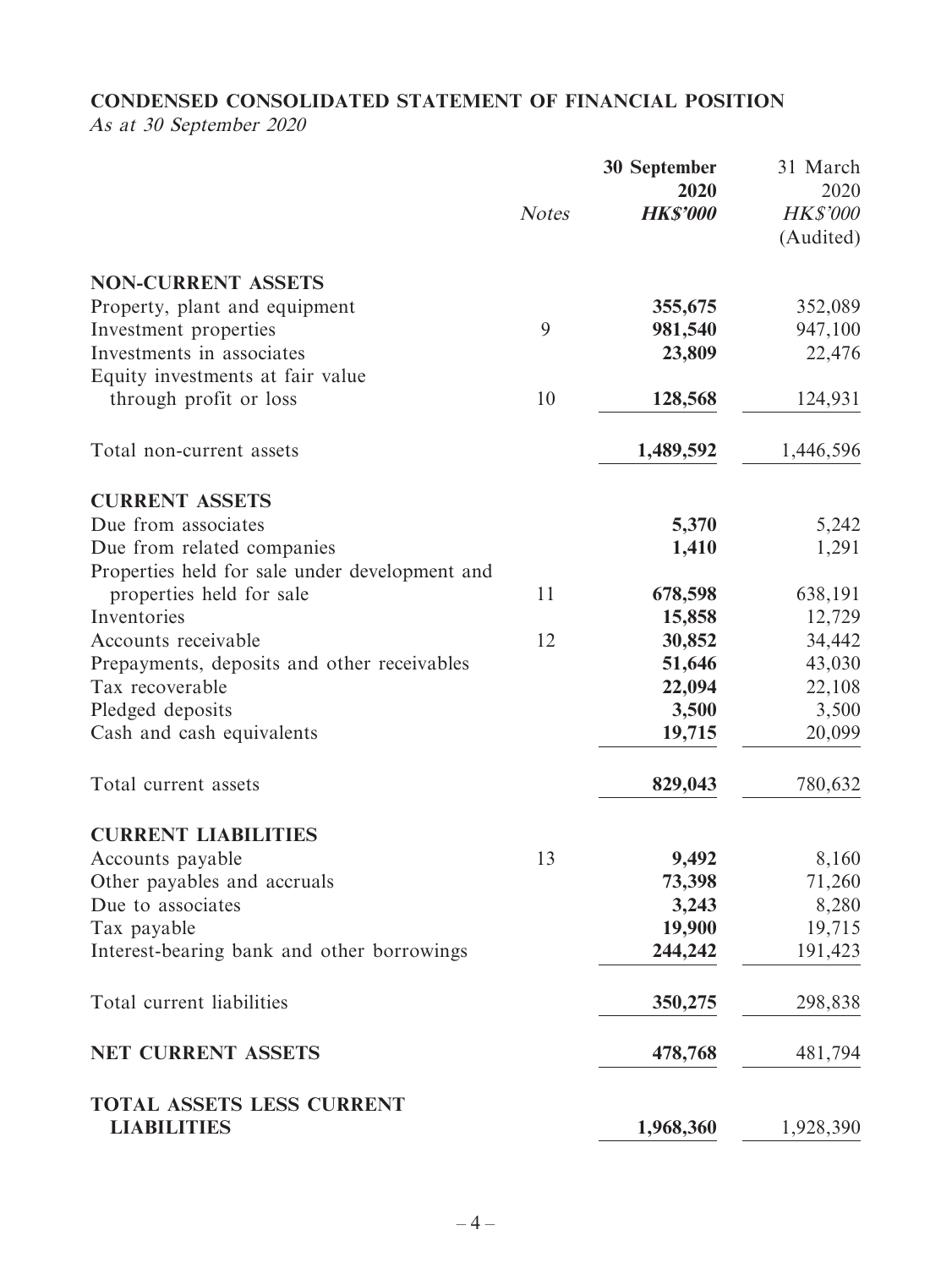# **CONDENSED CONSOLIDATED STATEMENT OF FINANCIAL POSITION (CONTINUED)**

As at 30 September 2020

|                                              | <b>Note</b> | <b>30 September</b><br>2020<br><b>HK\$'000</b> | 31 March<br>2020<br><b>HK\$'000</b> |
|----------------------------------------------|-------------|------------------------------------------------|-------------------------------------|
|                                              |             |                                                | (Audited)                           |
| <b>NON-CURRENT LIABILITIES</b>               |             |                                                |                                     |
| Interest-bearing bank and other borrowings   |             | 225,720                                        | 231,550                             |
| Deferred tax liabilities                     |             | 184,034                                        | 181,164                             |
| Total non-current liabilities                |             | 409,754                                        | 412,714                             |
| Net assets                                   |             | 1,558,606                                      | 1,515,676                           |
| <b>EQUITY</b>                                |             |                                                |                                     |
| Equity attributable to owners of the Company |             |                                                |                                     |
| Issued capital                               | 14          | 97,788                                         | 97,788                              |
| Reserves                                     |             | 1,463,594                                      | 1,422,917                           |
|                                              |             | 1,561,382                                      | 1,520,705                           |
| <b>Non-controlling interests</b>             |             | (2,776)                                        | (5,029)                             |
| Total equity                                 |             | 1,558,606                                      | 1,515,676                           |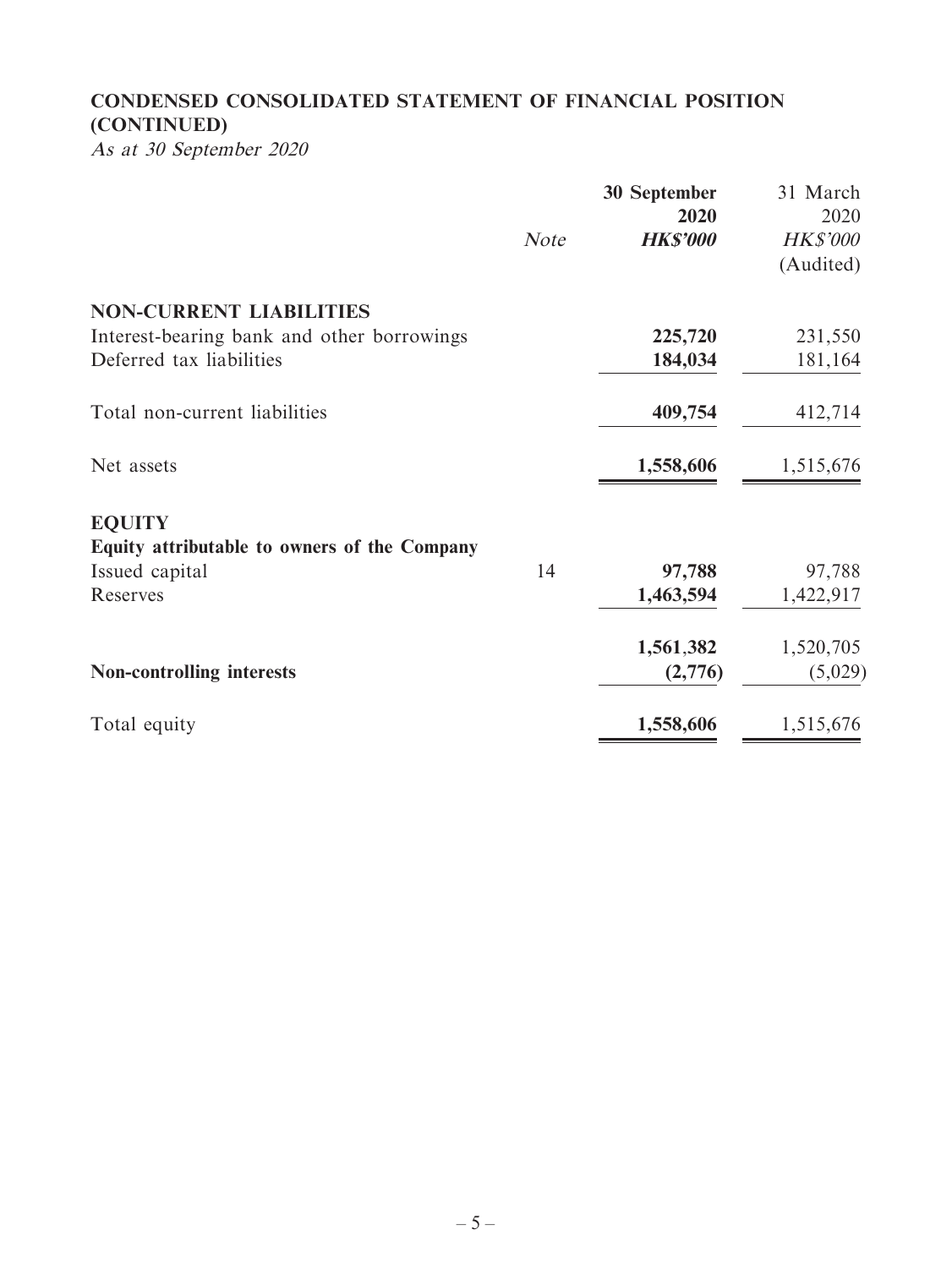# **CONDENSED CONSOLIDATED STATEMENT OF CHANGES IN EQUITY** For the six months ended 30 September 2020

|                                                                                                                  |                | Attributable to owners of the Company |                                               |                                    |                           |                                                      |                                             |                                      |                                                     |                                                       |                                     |                                        |                          |                                                     |                                    |
|------------------------------------------------------------------------------------------------------------------|----------------|---------------------------------------|-----------------------------------------------|------------------------------------|---------------------------|------------------------------------------------------|---------------------------------------------|--------------------------------------|-----------------------------------------------------|-------------------------------------------------------|-------------------------------------|----------------------------------------|--------------------------|-----------------------------------------------------|------------------------------------|
|                                                                                                                  | Note           | Issued<br>capital<br><b>HKS'000</b>   | Share<br>premium<br>account<br><b>HKS'000</b> | Contributed<br>surplus<br>HK\$'000 | reserve<br><b>HKS'000</b> | Property<br>Other revaluation<br>reserve<br>HK\$'000 | Fair<br>value<br>reserve<br><b>HK\$'000</b> | Capital<br>reserve<br><b>HKS'000</b> | Capital<br>redemption<br>reserve<br><b>HK\$'000</b> | Exchange<br>fluctuation<br>reserve<br><b>HK\$'000</b> | Reserve<br>funds<br><b>HK\$'000</b> | Retained<br>profits<br><b>HK\$'000</b> | Total<br><b>HK\$'000</b> | Non-<br>controlling<br>interests<br><b>HK\$'000</b> | Total<br>equity<br><b>HK\$'000</b> |
| At 1 April 2019 (audited)                                                                                        |                | 97,788                                | 243,040                                       | 15,262                             | 23,061                    | 136,720                                              | (2,184)                                     | (9,240)                              | 14,457                                              | 411                                                   | 961                                 | 1,130,997                              | 1,651,273                |                                                     | $(3,932)$ 1,647,341                |
| Profit for period<br>Other comprehensive loss<br>for the period:<br>Share of other comprehensive                 |                |                                       |                                               |                                    |                           |                                                      |                                             |                                      |                                                     |                                                       |                                     | 5,202                                  | 5,202                    | (283)                                               | 4,919                              |
| loss of associates<br>Reclassification adjustment of<br>exchange differences<br>of associates disposed of during |                |                                       |                                               |                                    |                           |                                                      |                                             |                                      |                                                     | (2,701)                                               |                                     |                                        | (2,701)                  |                                                     | (2,701)                            |
| the period<br>Exchange differences                                                                               |                |                                       |                                               |                                    |                           |                                                      |                                             |                                      |                                                     | (726)                                                 |                                     |                                        | (726)                    |                                                     | (726)                              |
| on translation of<br>foreign operations<br>Reclassification adjustment of<br>exchange differences of             |                |                                       |                                               |                                    |                           |                                                      |                                             |                                      |                                                     | (76,994)                                              |                                     |                                        | (76,994)                 | 3                                                   | (76,991)                           |
| a subsidiary dissolved during<br>the period                                                                      |                |                                       |                                               |                                    |                           |                                                      |                                             |                                      |                                                     | (1, 184)                                              |                                     |                                        | (1, 184)                 |                                                     | (1, 184)                           |
| Total comprehensive loss<br>for the period<br>Contributions from non-controlling                                 |                |                                       |                                               |                                    |                           |                                                      |                                             |                                      |                                                     | (81,605)                                              |                                     | 5,202                                  | (76, 403)                | (280)                                               | (76,683)                           |
| interests                                                                                                        |                |                                       |                                               |                                    |                           |                                                      |                                             |                                      |                                                     |                                                       |                                     |                                        |                          | 727                                                 | 727                                |
| Release of revaluation reserve                                                                                   |                |                                       |                                               |                                    |                           | (2,703)                                              |                                             |                                      |                                                     |                                                       |                                     | 2,703                                  |                          |                                                     |                                    |
| Final 2019 dividend paid                                                                                         |                |                                       |                                               |                                    |                           |                                                      |                                             |                                      |                                                     |                                                       |                                     | (4,890)                                | (4,890)                  | $\qquad \qquad -$                                   | (4,890)                            |
| Special 2019 dividend paid                                                                                       | $\overline{7}$ |                                       |                                               |                                    |                           |                                                      |                                             |                                      |                                                     |                                                       |                                     | (4,890)                                | (4,890)                  |                                                     | (4,890)                            |
| Release of reserve funds of<br>a subsidiary dissolved                                                            |                |                                       |                                               |                                    |                           |                                                      |                                             |                                      |                                                     |                                                       |                                     |                                        |                          |                                                     |                                    |
| during the period                                                                                                |                |                                       |                                               |                                    |                           |                                                      |                                             |                                      |                                                     |                                                       | (961)                               | 961                                    |                          |                                                     |                                    |
| At 30 September 2019                                                                                             |                | 97,788                                | 243,040                                       | 15,262                             | 23,061                    | 134,017                                              | (2,184)                                     | (9,240)                              | 14,457                                              | (81, 194)                                             |                                     | 1,130,083                              | 1,565,090                |                                                     | $(3,485)$ 1,561,605                |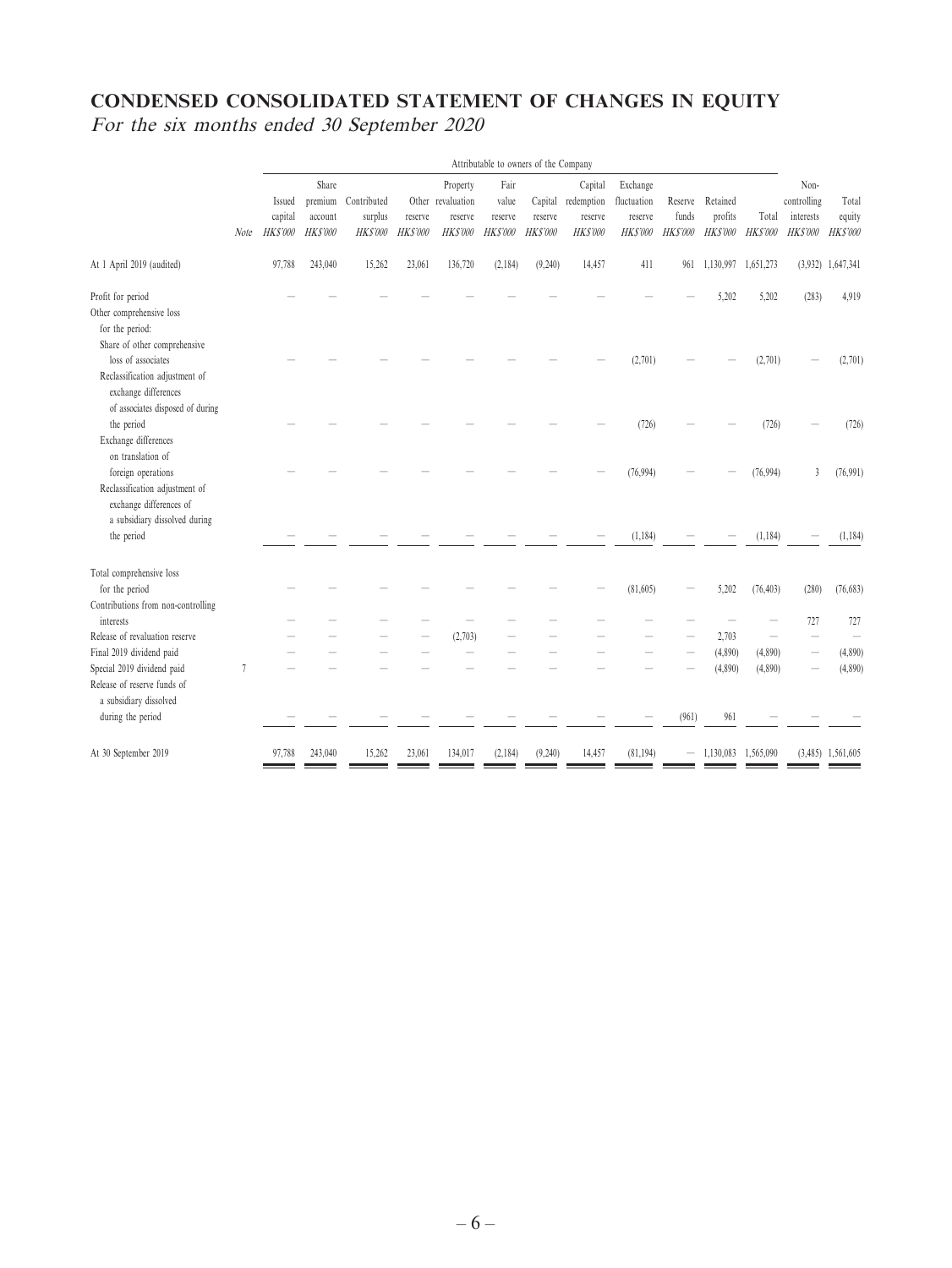# **CONDENSED CONSOLIDATED STATEMENT OF CHANGES IN EQUITY (CONTINUED)**

For the six months ended 30 September 2020

|                                                                                             | Attributable to owners of the Company       |                                            |                                                   |                                     |                                                             |                                      |                                                    |                                                       |                                               |                          |                                                     |                                    |
|---------------------------------------------------------------------------------------------|---------------------------------------------|--------------------------------------------|---------------------------------------------------|-------------------------------------|-------------------------------------------------------------|--------------------------------------|----------------------------------------------------|-------------------------------------------------------|-----------------------------------------------|--------------------------|-----------------------------------------------------|------------------------------------|
|                                                                                             | <b>Issued</b><br>capital<br><b>HK\$'000</b> | <b>Share</b><br>account<br><b>HK\$'000</b> | premium Contributed<br>surplus<br><b>HK\$'000</b> | Other<br>reserve<br><b>HK\$'000</b> | <b>Property</b><br>revaluation<br>reserve<br><b>HKS'000</b> | Capital<br>reserve<br><b>HKS'000</b> | Capital<br>redemption<br>reserve<br><b>HKS'000</b> | Exchange<br>fluctuation<br>reserve<br><b>HK\$'000</b> | <b>Retained</b><br>profits<br><b>HK\$'000</b> | Total<br><b>HK\$'000</b> | Non-<br>controlling<br>interests<br><b>HK\$'000</b> | Total<br>equity<br><b>HK\$'000</b> |
| At 1 April 2020 (audited)                                                                   | 97,788                                      | 243,040                                    | 15,262                                            | 23,061                              | 125,543                                                     | (9,240)                              | 14,457                                             | (86,322)                                              | 1,097,116                                     | 1,520,705                |                                                     | $(5,029)$ 1,515,676                |
| Loss for the period<br>Other comprehensive income for the<br>period:                        |                                             |                                            |                                                   |                                     |                                                             |                                      |                                                    |                                                       | (9, 394)                                      | (9,394)                  | (495)                                               | (9,889)                            |
| Share of other comprehensive<br>income of associates<br>Exchange differences on translation |                                             |                                            |                                                   |                                     |                                                             |                                      |                                                    | 1,526                                                 |                                               | 1,526                    |                                                     | 1,526                              |
| of foreign operations                                                                       |                                             |                                            |                                                   |                                     |                                                             |                                      |                                                    | 48,545                                                |                                               | 48,545                   | 48                                                  | 48,593                             |
| Total comprehensive income/(loss) for<br>the period<br>Contributions from                   |                                             |                                            |                                                   |                                     |                                                             |                                      |                                                    | 50,071                                                | (9, 394)                                      | 40,677                   | (447)                                               | 40,230                             |
| non-controlling shareholders<br>Release of revaluation reserve                              |                                             |                                            |                                                   |                                     | (2,590)                                                     |                                      |                                                    |                                                       | 2,590                                         |                          | 2,700                                               | 2,700                              |
| At 30 September 2020                                                                        | 97,788                                      | 243,040*                                   | $15,262*$                                         | $23,061*$                           | 122,953*                                                    | $(9,240)$ *                          | 14,457*                                            | $(36,251)$ *                                          | 1,090,312* 1,561,382                          |                          |                                                     | $(2,776)$ 1,558,606                |

\* These reserve accounts comprise the consolidated reserves of HK\$1,463,594,000 (31 March 2020: HK\$1,422,917,000) in the condensed consolidated statement of financial position.

The contributed surplus of the Group represents the excess of the nominal value of the subsidiaries' shares acquired over the nominal value of the Company's shares issued in exchange thereof, pursuant to the Group reorganisation on 21 May 1997.

The reserve funds of the Group include statutory reserves required to be appropriated from the profit after tax of the Company's subsidiaries in Mainland China under the laws and regulations of the People's Republic of China (the "**PRC**"). The amount of the appropriation is at the discretion of these subsidiaries' boards of directors.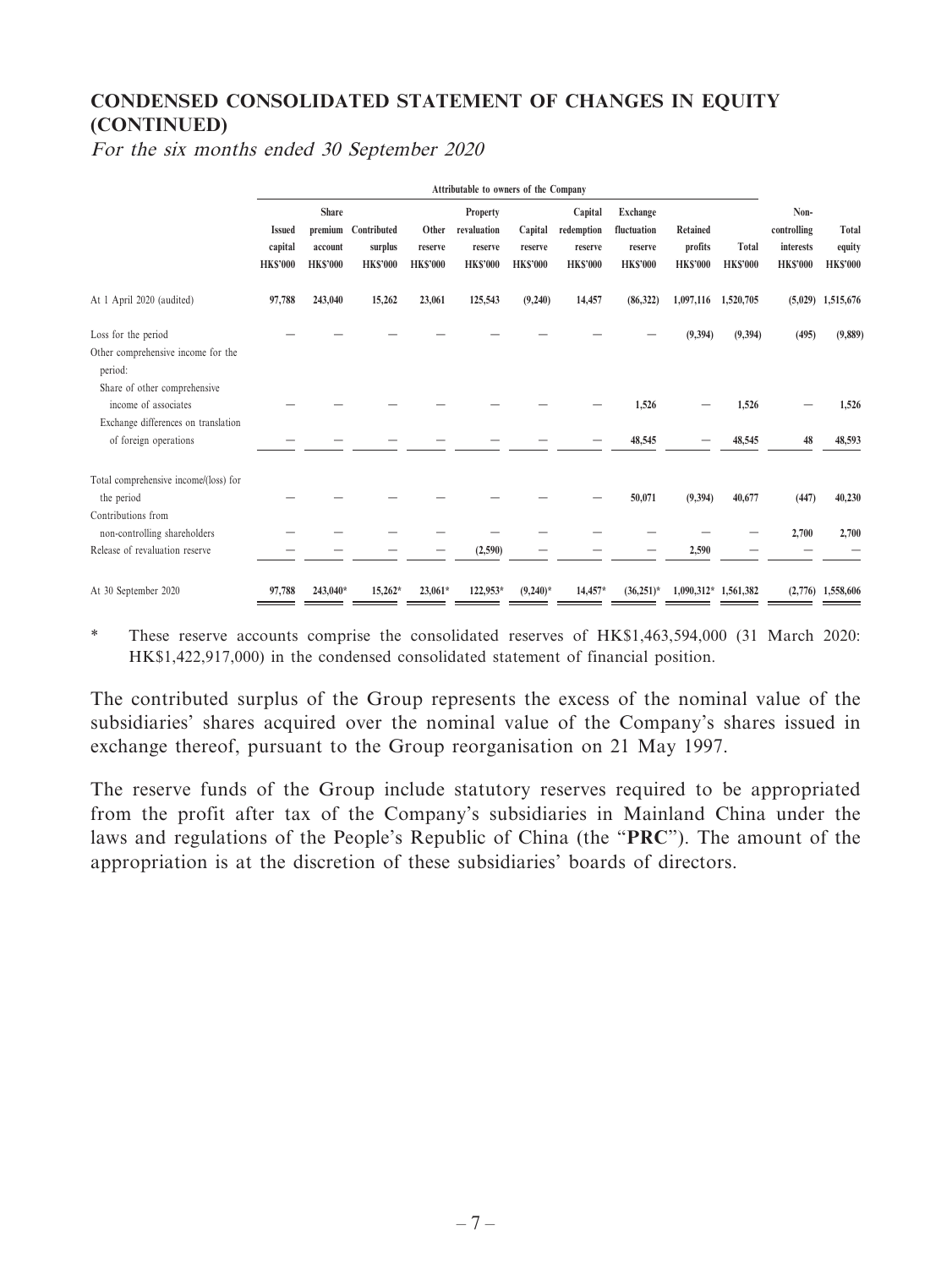## **NOTES TO CONDENSED CONSOLIDATED FINANCIAL STATEMENTS**

#### **1. BASIS OF PREPARATION**

These unaudited condensed consolidated financial statements have been prepared in accordance with the applicable disclosure requirements of Appendix 16 of the Rules Governing the Listing of Securities (the "**Listing Rules**") on The Stock Exchange of Hong Kong Limited (the "**Stock Exchange**") and with Hong Kong Accounting Standard ("**HKAS**") 34 "Interim Financial Reporting" issued by the Hong Kong Institute of Certified Public Accountants ("**HKICPA**"). They have been prepared under the historical cost convention, except for leasehold land and buildings classified as property, plant and equipment, and investment properties, equity investments which have been measured at fair value. These unaudited condensed consolidated financial statements should be read in conjunction with the annual accounts for the year ended 31 March 2020.

The accounting policies and methods of computation used in the unaudited condensed consolidated financial statements for the six months ended 30 September 2020 are the same as those followed in the preparation of the Group's annual financial statements for the year ended 31 March 2020, except for the standards, amendments and interpretations to the Hong Kong Financial Reporting Standards ("**HKFRSs**") issued by the HKICPA applicable to the annual period beginning on 1 April 2020.

The Group has initially adopted the following new and revised HKFRSs for the financial period beginning on or after 1 April 2020:

| Amendments to HKFRS 3                                                    | Definition of a Business                          |
|--------------------------------------------------------------------------|---------------------------------------------------|
| Amendments to HKFRS 9, HKAS 39 and <i>Interest Rate Benchmark Reform</i> |                                                   |
| HKFRS 7                                                                  |                                                   |
| Amendment to HKFRS 16                                                    | COVID-19-Related Rent Concessions (early adopted) |
| Amendments to HKAS 1 and HKAS 8                                          | Definition of Material                            |

The application of the new and amendments to HKFRSs in the current period has had no material impact on the Group's financial positions and performance for the current and prior periods and/or on the disclosures set out in these condensed consolidated financial statements.

### **2. OPERATING SEGMENT INFORMATION**

For management purposes, the Group is organised into business units based on their products and services and has two reportable operating segments as follows:

- (a) the property development and investment business segment is engaged in property development of residential and commercial properties and holding of investment properties; and
- (b) the "others" segment comprises, principally, trading of medical equipment and home security and automation products.

Management monitors the results of the Group's operating segments separately for the purpose of making decisions about resources allocation and performance assessment. Segment performance is evaluated based on reportable segment profit/loss, which is a measure of adjusted profit/loss before tax. The adjusted profit/loss before tax is measured consistently with the Group's profit/loss before tax except that interest income, dividend income, finance costs, share of profits and losses of associates, loss on disposal of associates as well as other unallocated head office and corporate expenses are excluded from such measurement.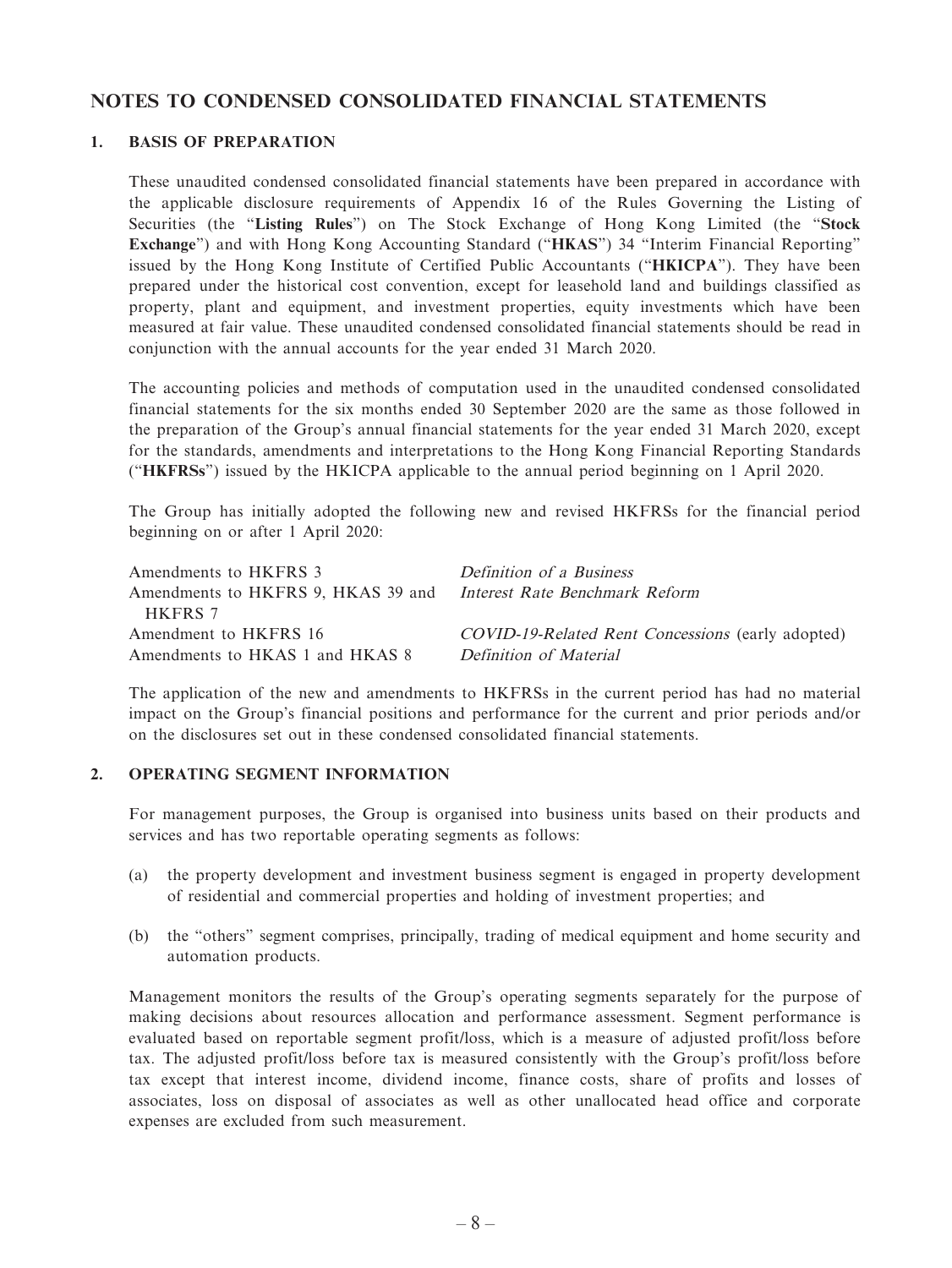Intersegment sales and transfers are transacted with reference to the selling prices used for sales made to third parties at the then prevailing market prices.

## **Six months ended 30 September 2020**

|                                               | <b>Property</b><br>development<br>and investment<br>business | <b>Others</b>  | <b>Total</b>    |
|-----------------------------------------------|--------------------------------------------------------------|----------------|-----------------|
|                                               | <b>HK\$'000</b>                                              | <b>HKS'000</b> | <b>HK\$'000</b> |
| Segment revenue (note $3$ )                   |                                                              |                |                 |
| Income from external customers                | 23,823                                                       | 22,960         | 46,783          |
| Other income and gains                        | 3,798                                                        | 3,930          | 7,728           |
|                                               | 27,621                                                       | 26,890         | 54,511          |
| <b>Segment results</b>                        |                                                              |                |                 |
| Operating profit/(loss)                       | 905                                                          | (1,065)        | (160)           |
| Reconciliation:                               |                                                              |                |                 |
| Bank interest income                          |                                                              |                | 83              |
| Dividend income from equity investments       |                                                              |                |                 |
| at fair value through profit or loss          |                                                              |                | 1,300           |
| Unallocated expenses                          |                                                              |                | (5, 819)        |
| Finance costs                                 |                                                              |                | (3,877)         |
| Share of profits and losses of associates     |                                                              |                | 257             |
| Loss before tax                               |                                                              |                | (8,216)         |
| Other segment information:                    |                                                              |                |                 |
| Loss on disposal of items of property,        |                                                              |                |                 |
| plant and equipment                           | 1                                                            |                | 1               |
| Reversal of impairment of accounts receivable | (209)                                                        |                | (209)           |
| Reversal of provision for inventories         |                                                              | (229)          | (229)           |
| Depreciation                                  | 4,177                                                        | 2,400          | 6,577           |
| Capital expenditure*                          | 4                                                            | 3,029          | 3,033           |

\* Capital expenditure represents additions of property, plant and equipment.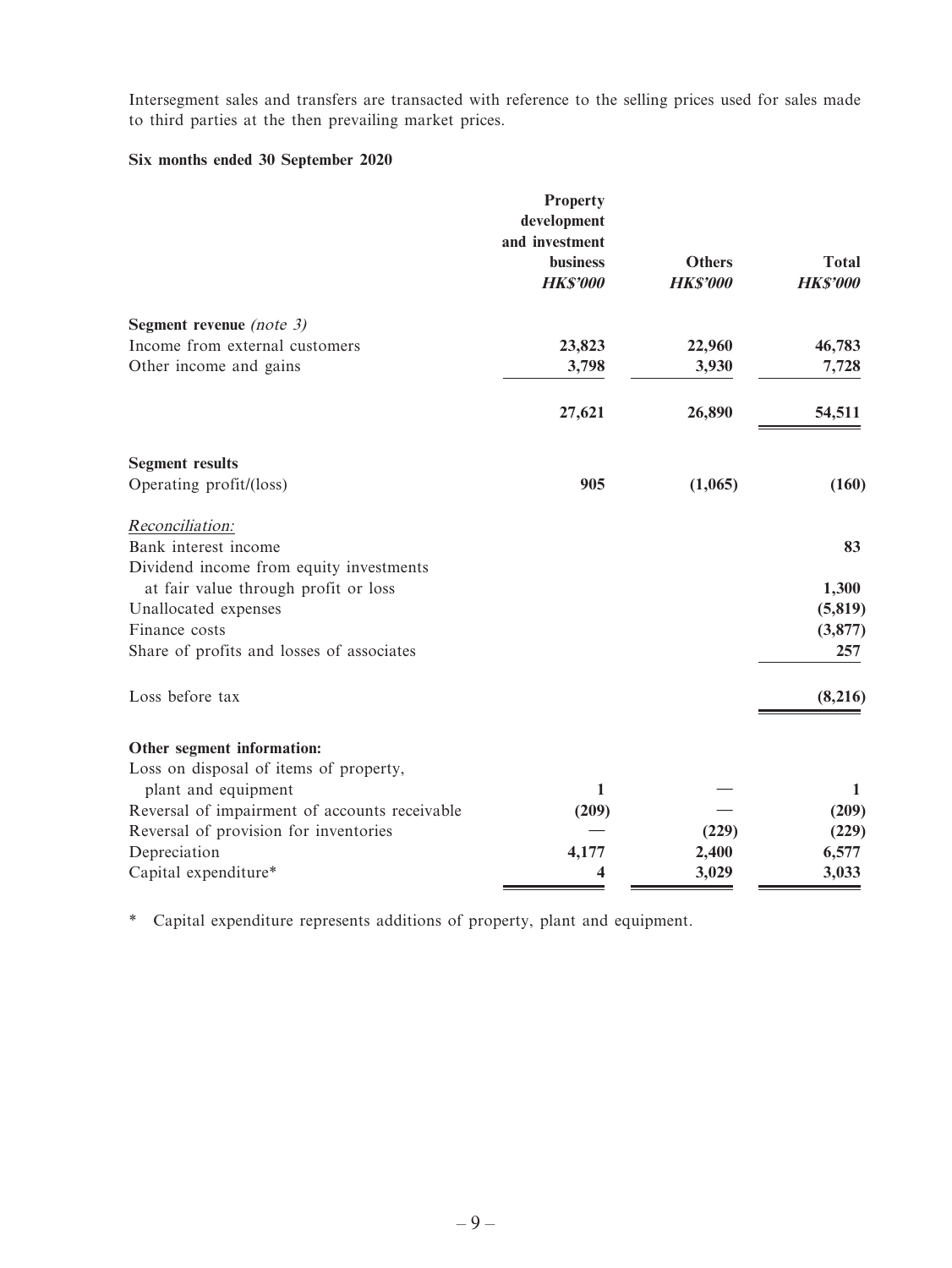# **Six months ended 30 September 2019**

|                                               | Property<br>development<br>and investment<br>business<br>HK\$'000 | Others<br><b>HK\$'000</b> | Total<br>HK\$'000 |
|-----------------------------------------------|-------------------------------------------------------------------|---------------------------|-------------------|
|                                               |                                                                   |                           |                   |
| Segment revenue (note $3$ )                   |                                                                   |                           |                   |
| Income from external customers                | 200,195                                                           | 23,913                    | 224,108           |
| Other income and gains                        | 4,564                                                             | 74                        | 4,638             |
|                                               | 204,759                                                           | 23,987                    | 228,746           |
| <b>Segment results</b>                        |                                                                   |                           |                   |
| Operating profit                              | 16,420                                                            | 3,933                     | 20,353            |
| Reconciliation:                               |                                                                   |                           |                   |
| Bank interest income                          |                                                                   |                           | 95                |
| Dividend income from equity investments       |                                                                   |                           |                   |
| at fair value through profit or loss          |                                                                   |                           | 1,900             |
| Unallocated expenses                          |                                                                   |                           | (9,110)           |
| Finance costs                                 |                                                                   |                           | (1,018)           |
| Loss on disposal of associates                |                                                                   |                           | (493)             |
| Share of profits and losses of associates     |                                                                   |                           | (1, 507)          |
| Profit before tax                             |                                                                   |                           | 10,220            |
| Other segment information:                    |                                                                   |                           |                   |
| Loss on disposal of items of property,        |                                                                   |                           |                   |
| plant and equipment                           | 133                                                               |                           | 133               |
| Reversal of impairment of accounts receivable | (70)                                                              |                           | (70)              |
| Provision for inventories                     |                                                                   | 259                       | 259               |
| Depreciation                                  | 4,342                                                             | 48                        | 4,390             |
| Capital expenditure*                          |                                                                   | 250                       | 250               |

 $\blacksquare$ 

\* Capital expenditure represents additions of property, plant and equipment.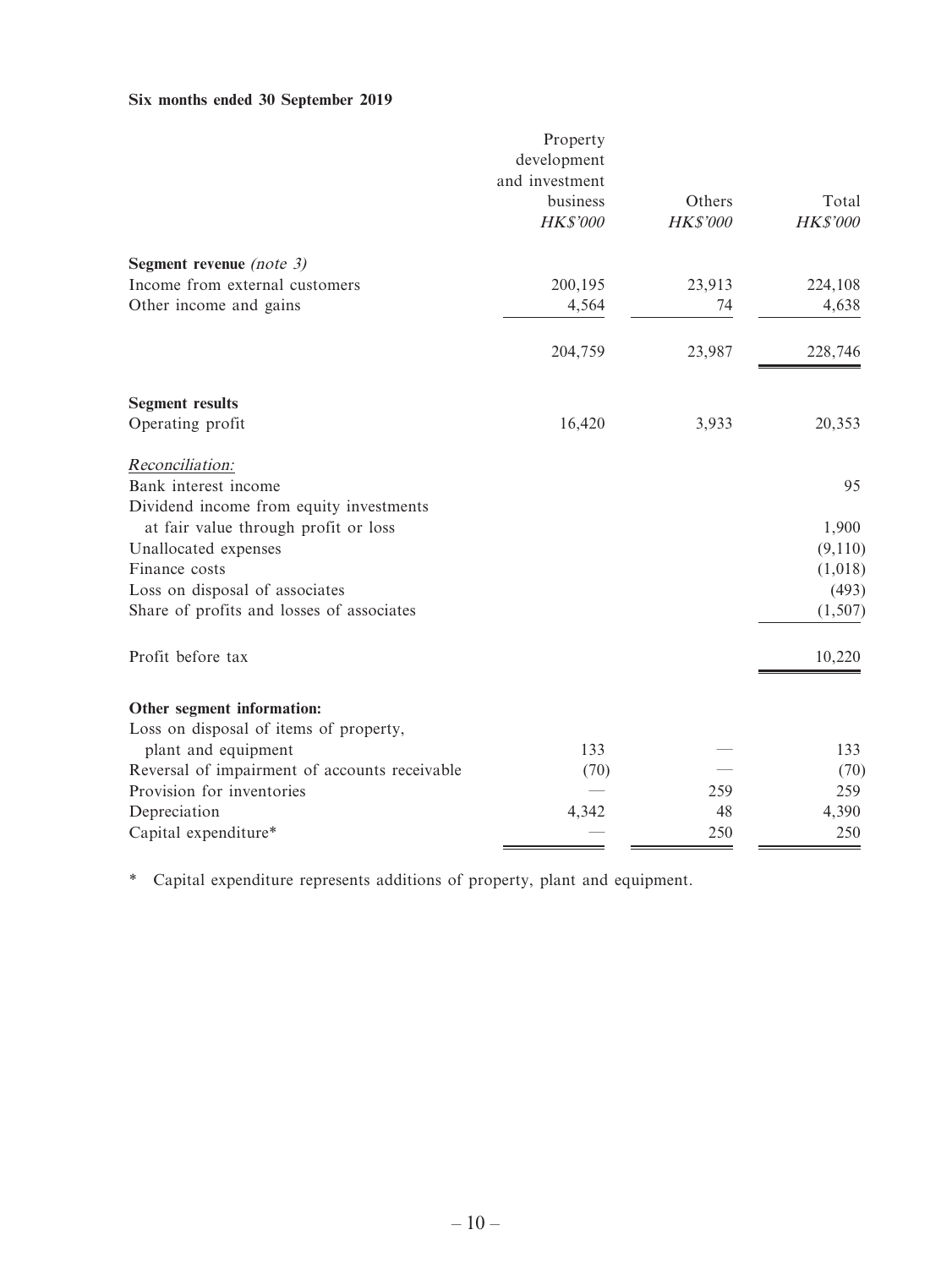#### **Geographical information**

## **(a) Revenue from external customers**

|                             | <b>Hong Kong</b> |                 | <b>Mainland China</b> |                 | <b>Consolidated</b> |                 |  |
|-----------------------------|------------------|-----------------|-----------------------|-----------------|---------------------|-----------------|--|
|                             | 2020             | 2019            | 2020                  | 2019            | 2020                | 2019            |  |
|                             | <b>HKS'000</b>   | <i>HK\$'000</i> | <b>HKS'000</b>        | <i>HK\$'000</i> | <b>HKS'000</b>      | <i>HK\$'000</i> |  |
| Segment revenue:            |                  |                 |                       |                 |                     |                 |  |
| Sales to external customers | 16.922           | 15.057          | 29,861                | 209,051         | 46,783              | 224,108         |  |

The revenue information above is based on the locations of the operations.

#### **Information about a major customer**

There was no single external customer with revenue greater than 10% or more of the Group's revenue during the six months ended 30 September 2020. For the six months ended 30 September 2019, revenue of approximately HK\$170,667,000 was derived from sales by the property development and investment business segment to a single customer.

## **3. REVENUE, OTHER INCOME AND GAINS**

An analysis of revenue is as follows:

|                                                                | 2020            | 2019            |
|----------------------------------------------------------------|-----------------|-----------------|
|                                                                | <b>HK\$'000</b> | <b>HK\$'000</b> |
| <i>Revenue from contracts with customers:</i>                  |                 |                 |
| Income from property development and investment business       | 13,550          | 188,191         |
| Income from trading of medical equipment and home security and |                 |                 |
| automation products                                            | 22,960          | 23,913          |
| <i>Revenue from other sources:</i>                             |                 |                 |
| Gross rental income                                            | 10,273          | 12,004          |
|                                                                | 46,783          | 224,108         |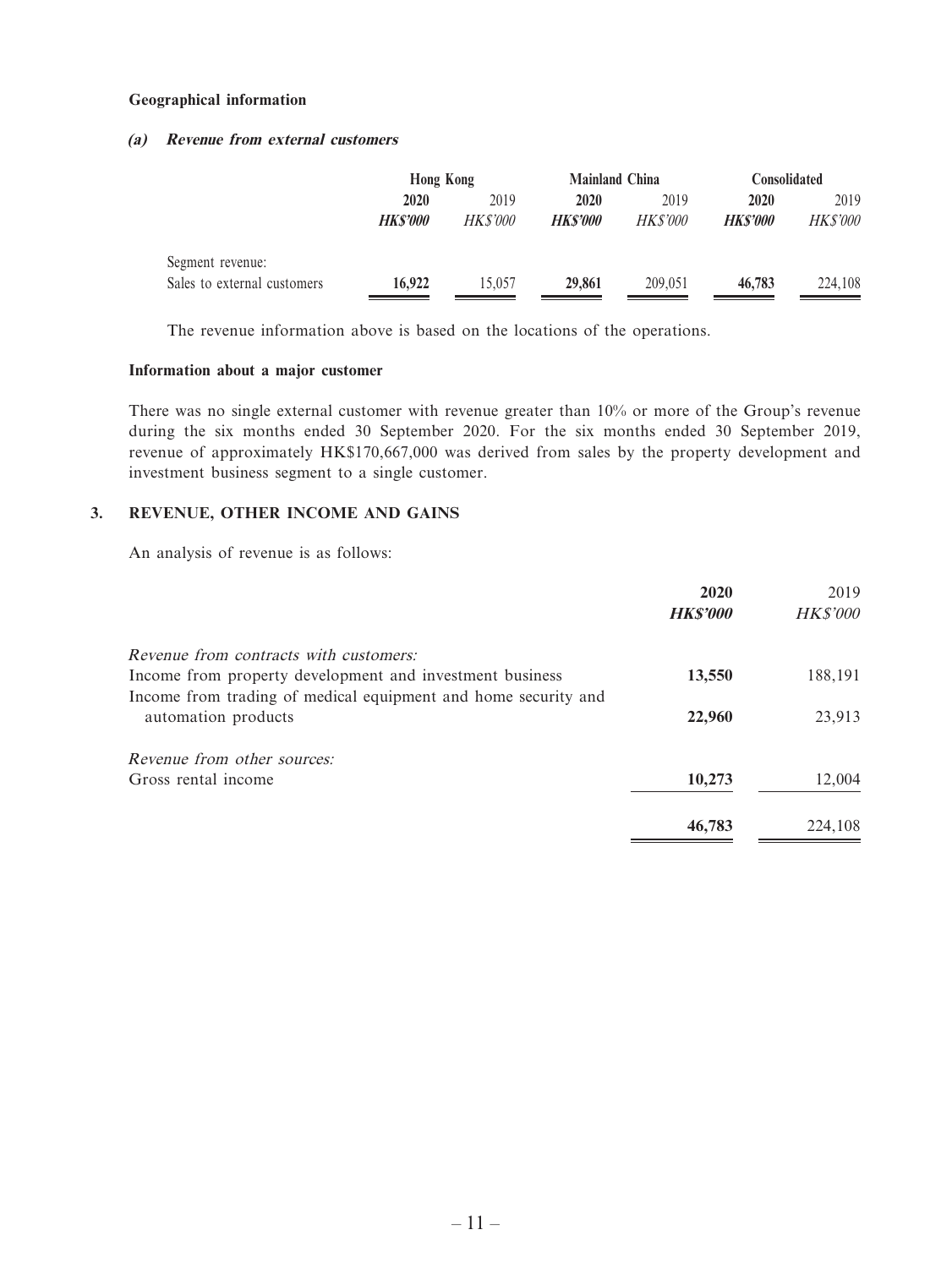## **(i) Disaggregated revenue information**

# **For the six months ended 30 September 2020**

|                                         | <b>Property</b><br>development<br>and investment<br><b>business</b><br><b>HKS'000</b> | <b>Others</b><br><b>HKS'000</b> | <b>Total</b><br><b>HK\$'000</b> |
|-----------------------------------------|---------------------------------------------------------------------------------------|---------------------------------|---------------------------------|
| <b>Geographical markets:</b>            |                                                                                       |                                 |                                 |
| Hong Kong                               |                                                                                       | 16,922                          | 16,922                          |
| Mainland China                          | 13,550                                                                                | 6,038                           | 19,588                          |
| Total revenue from contracts with       |                                                                                       |                                 |                                 |
| customers recognised at a point in time | 13,550                                                                                | 22,960                          | 36,510                          |

For the six months ended 30 September 2019

|                                         | Property<br>development<br>and investment<br>business<br><b>HK\$'000</b> | Others<br><b>HK\$'000</b> | Total<br><b>HK\$'000</b> |
|-----------------------------------------|--------------------------------------------------------------------------|---------------------------|--------------------------|
| Geographical markets:                   |                                                                          |                           |                          |
| Hong Kong                               |                                                                          | 15,057                    | 15,057                   |
| Mainland China                          | 188,191                                                                  | 8,856                     | 197,047                  |
| Total revenue from contracts with       |                                                                          |                           |                          |
| customers recognised at a point in time | 188,191                                                                  | 23,913                    | 212,104                  |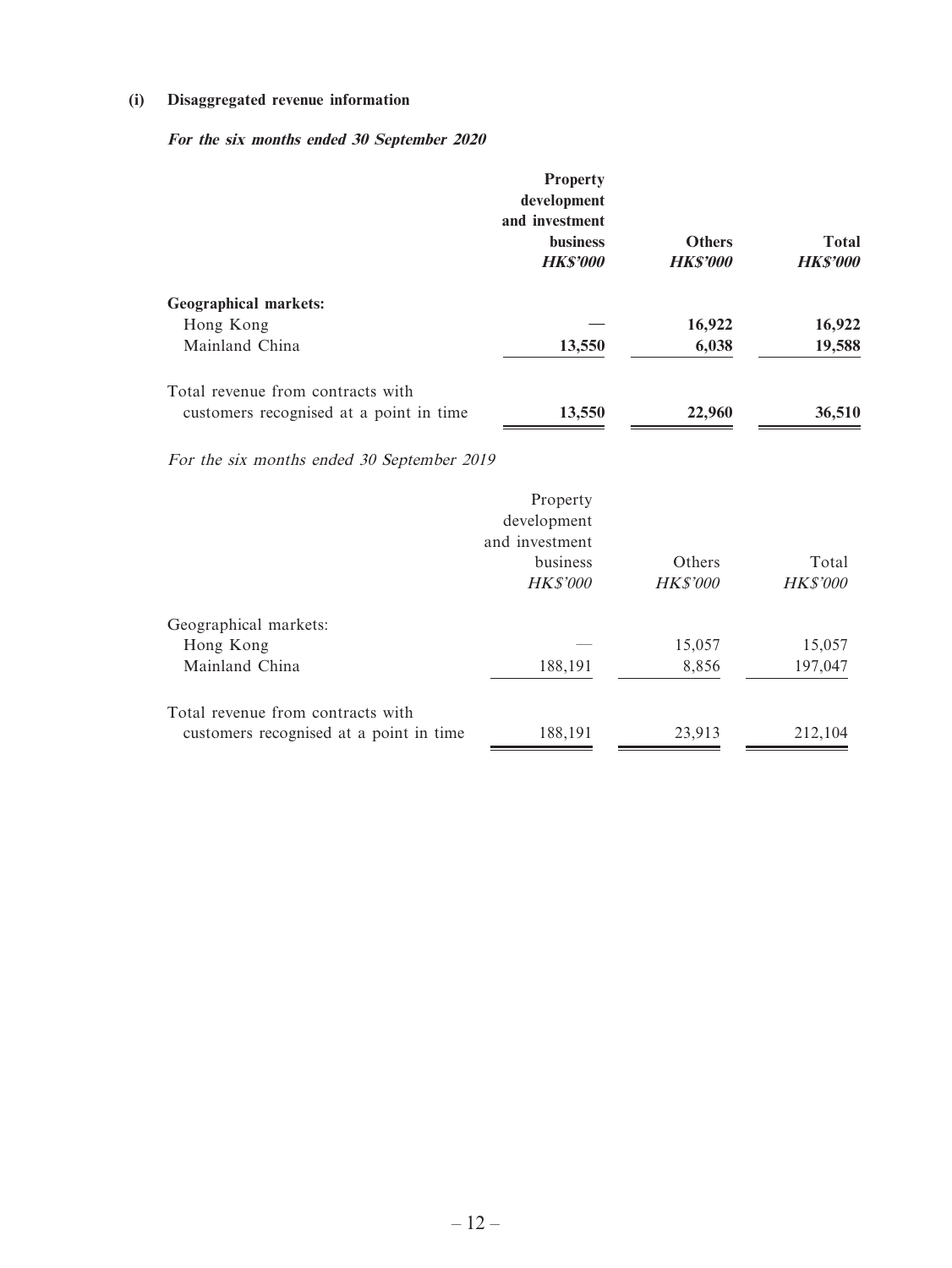## **(ii) Performance obligations**

Information about the Group's performance obligations is summarised below:

## **Sale of properties**

The performance obligation is satisfied when the physical possession or the legal title of the completed property is obtained by the purchaser.

## **Sale of goods**

The performance obligation is satisfied upon delivery of the products and payment is generally due within 90 days from delivery.

As a practical expedient, the transaction prices allocated to the remaining performance obligations (unsatisfied or partially unsatisfied) are not disclosed in the notes to the financial statements because all the remaining performance obligations in relation to the income from property development and investment business are a part of contracts that have an original expected duration of one year or less.

An analysis of other income and gains is as follows:

|                                                         | 2020            | 2019            |
|---------------------------------------------------------|-----------------|-----------------|
|                                                         | <b>HK\$'000</b> | <b>HK\$'000</b> |
| Other income and gains                                  |                 |                 |
| Bank interest income                                    | 83              | 95              |
| Dividend income from an equity investment at fair value |                 |                 |
| through profit or loss                                  | 1,300           | 1,900           |
| Government grants*                                      | 955             |                 |
| Gross rental income                                     | 2,667           | 3,429           |
| Others                                                  | 4,106           | 1,209           |
|                                                         | 9,111           | 6,633           |

\* The government grants are granted under the Employment Support Scheme of the Government of Hong Kong Special Administrative Region to retain employment and combat COVID-19. As at the end of each reporting period, there were no unfulfilled conditions or contingencies relating to these grants.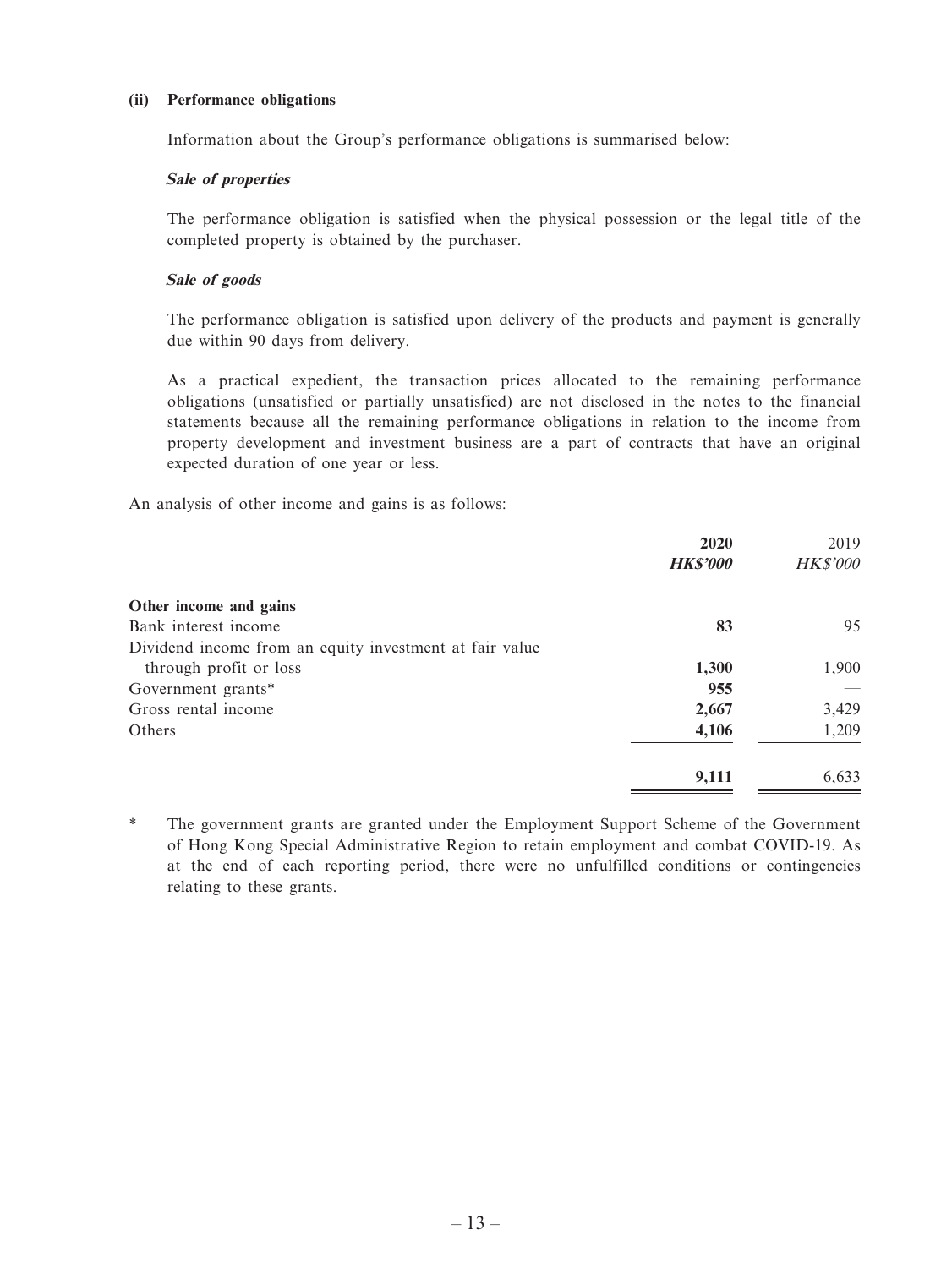## **4. PROFIT/(LOSS) BEFORE TAX**

The Group's profit/(loss) before tax is arrived at after charging/(crediting):

|                                                                     | 2020<br><b>HK\$'000</b> | 2019<br><b>HK\$'000</b> |
|---------------------------------------------------------------------|-------------------------|-------------------------|
| Cost of properties sold                                             | 9,884                   | 165,837                 |
| Cost of inventories sold                                            | 16,022                  | 16,300                  |
| Provision/(reversal of provision) for inventories, included in cost |                         |                         |
| of inventories sold above                                           | (229)                   | 259                     |
| Depreciation                                                        | 6,577                   | 4,390                   |
| Employee benefit expense (including directors' remuneration):       |                         |                         |
| Wages, salaries and allowances                                      | 16,651                  | 12,690                  |
| Pension schemes contributions*                                      | 325                     | 246                     |
| Less: Amount capitalised                                            | (773)                   | (802)                   |
|                                                                     | 16,203                  | 12,134                  |
| Directors' remuneration:                                            |                         |                         |
| Fees                                                                | 300                     | 300                     |
| Salaries and allowances                                             | 4,479                   | 3,185                   |
| Pension schemes contributions                                       | 52                      | 33                      |
|                                                                     | 4,831                   | 3,518                   |
| Loss on disposal of an associate^                                   |                         | 493                     |
| Loss on disposal of items of property, plant and equipment^         | 1                       | 133                     |
| Reversal of impairment of accounts receivable^                      | (209)                   | (70)                    |
| Foreign exchange differences, net^                                  | 2,157                   | 22                      |

\* At 30 September 2020, there were no forfeited contributions available to the Group to reduce contributions to the pension schemes in future years (31 March 2020: Nil).

^ These amounts were included in "Other operating expenses, net" on the face of the condensed consolidated statement of profit or loss.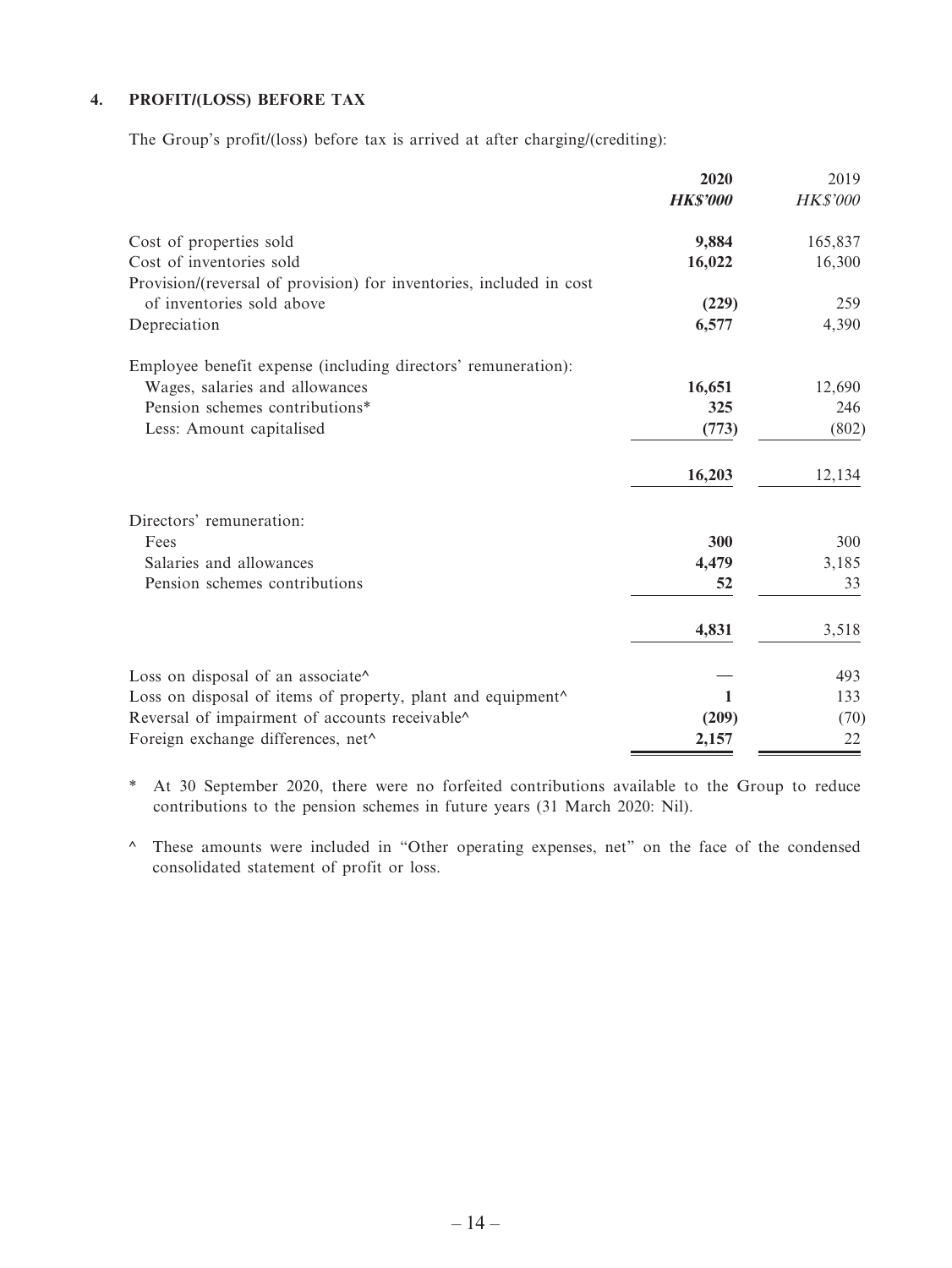## **5. FINANCE COSTS**

An analysis of finance costs is as follows:

|                                                                           | 2020<br><b>HK\$'000</b> | 2019<br><b>HK\$'000</b> |
|---------------------------------------------------------------------------|-------------------------|-------------------------|
| Interest on bank loans and other borrowings<br>Less: Interest capitalised | 15,481<br>(11,604)      | 14,040<br>(13, 022)     |
|                                                                           | 3,877                   | 1,018                   |

#### **6. INCOME TAX**

Hong Kong profits tax has been provided at the rate of 16.5% (six months ended 30 September 2019: 16.5%) on the estimated assessable profits arising in Hong Kong during the period, unless the Group's subsidiaries did not generate any assessable profits arising in Hong Kong during that period or the Group's subsidiaries had available tax losses brought forward from prior years to offset the assessable profits generated during that period. Taxes on profits assessable elsewhere have been calculated at the rates of tax prevailing in the jurisdictions in which the Group operates.

Land appreciation tax ("**LAT**") in Mainland China is levied at progressive rates ranging from 30% to 60% on the appreciation of land value, being the proceeds from the sale of properties less deductible expenditures including amortisation of land use rights, borrowing costs and all property development expenditures.

|                                 | 2020            | 2019            |
|---------------------------------|-----------------|-----------------|
|                                 | <b>HK\$'000</b> | <b>HK\$'000</b> |
| $Current - Hong Kong$           |                 |                 |
| Charge for the period           | 10              |                 |
| $Current - Elsewhere$           |                 |                 |
| Charge for the period           | 560             | 3,390           |
| LAT in Mainland China           | 896             | 1,177           |
| Deferred                        | 207             | 734             |
| Total tax charge for the period | 1,673           | 5,301           |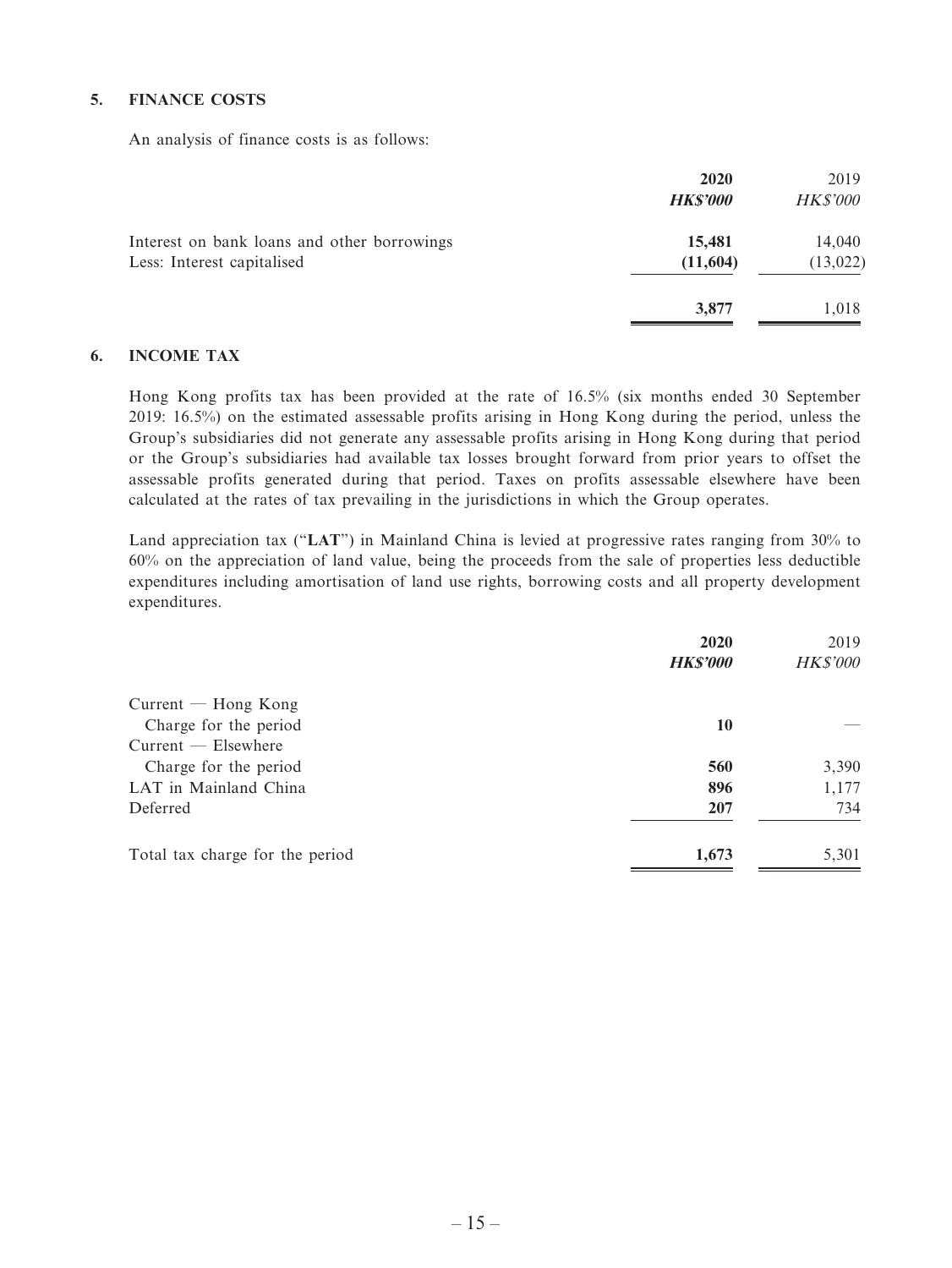## **7. DIVIDEND**

|                                                | 2020           | 2019            |
|------------------------------------------------|----------------|-----------------|
|                                                | <b>HKS'000</b> | <b>HK\$'000</b> |
| Special dividend $-$ Nil (2019: HK0.5 cent per |                |                 |
| ordinary share)                                |                | 4.890           |

During the period ended 30 September 2019, the special dividend of HK0.5 cent per ordinary share was approved at a special general meeting held on 11 June 2019.

The Board does not recommend the payment of any interim dividend in respect of the six months ended 30 September 2020 (six months ended 30 September 2019: Nil).

## **8. EARNINGS/(LOSS) PER SHARE ATTRIBUTABLE TO ORDINARY EQUITY HOLDERS OF THE COMPANY**

The calculation of the basic earnings/(loss) per share amount is based on the profit/(loss) for the period attributable to owners of the Company, and the weighted average number of ordinary shares of 977,880,400 (30 September 2019: 977,880,400) in issue during the period.

No adjustment was made to the basic earnings/(loss) per share amounts presented for the six months ended 30 September 2020 and 2019 as the Group had no potentially dilutive ordinary shares in issue during the six months ended 30 September 2020 and 2019.

| 2020           | 2019            |
|----------------|-----------------|
| <b>HKS'000</b> | <b>HK\$'000</b> |
|                |                 |
|                |                 |
|                |                 |
| (9, 394)       | 5.202           |
|                |                 |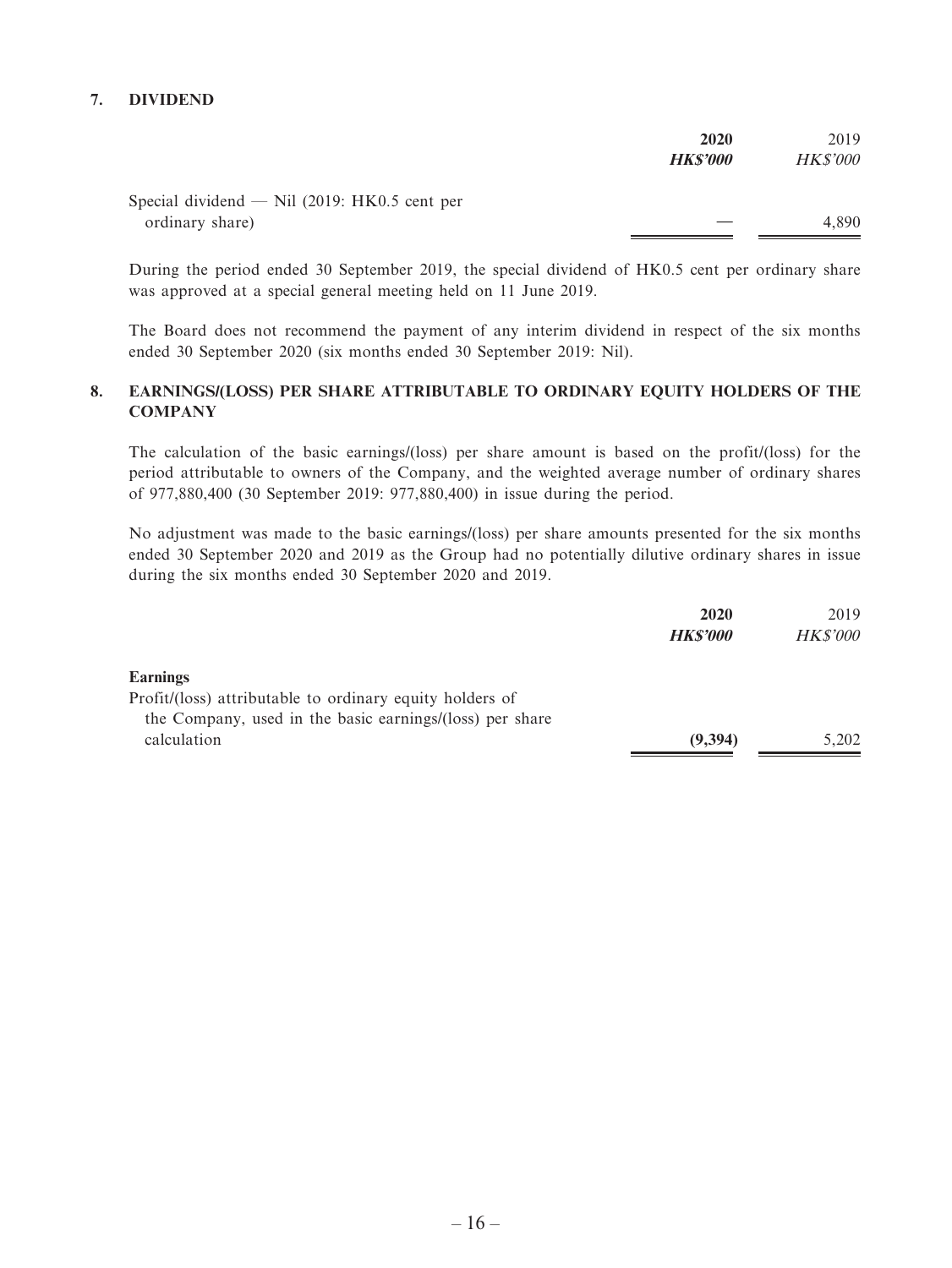## **9. INVESTMENT PROPERTIES**

|                                             | Six months     |                 |
|---------------------------------------------|----------------|-----------------|
|                                             | ended          | Year ended      |
|                                             | 30 September   | 31 March        |
|                                             | 2020           | 2020            |
|                                             | <b>HKS'000</b> | <b>HK\$'000</b> |
| Carrying amount at beginning of period/year | 947,100        | 1,031,589       |
| Net loss from fair value adjustment         |                | (22, 758)       |
| Exchange realignment                        | 34,440         | (61, 731)       |
| Carrying amount at end of period/year       | 981,540        | 947,100         |

The investment properties are leased to third parties under operating leases.

As at 30 September 2020, certain investment properties of the Group with an aggregate carrying amount of HK\$558,600,000 (31 March 2020: HK\$539,000,000) were pledged to secure certain banking facilities granted to the Group.

## **10. EQUITY INVESTMENTS AT FAIR VALUE THROUGH PROFIT OR LOSS**

|                                                             | 30 September   | 31 March        |
|-------------------------------------------------------------|----------------|-----------------|
|                                                             | 2020           | 2020            |
|                                                             | <b>HKS'000</b> | <b>HK\$'000</b> |
| Equity investments at fair value through profit or loss     |                |                 |
| Unlisted equity investments, at fair value                  |                |                 |
| Century Rosy Limited                                        | 11,359         | 11,359          |
| Deson Development International Holdings Investment Limited |                |                 |
| ("DDIHIL")                                                  | 54,039         | 54,039          |
| Excel Castle International Limited                          | 53,807         | 50,407          |
| Pamfleet Shanghai Real Estate Fund II, L.P.                 | 4,229          | 3,992           |
| Sky Fox Limited                                             | 5,134          | 5,134           |
|                                                             | 128,568        | 124,931         |

The above equity investments were irrevocably designated at fair value through profit or loss as the Group considers these investments to be strategic in nature.

During the six months ended 30 September 2020, the Group received dividend in the amounts of HK\$1,300,000 (six months ended 30 September 2019: HK\$1,900,000) from DDIHIL.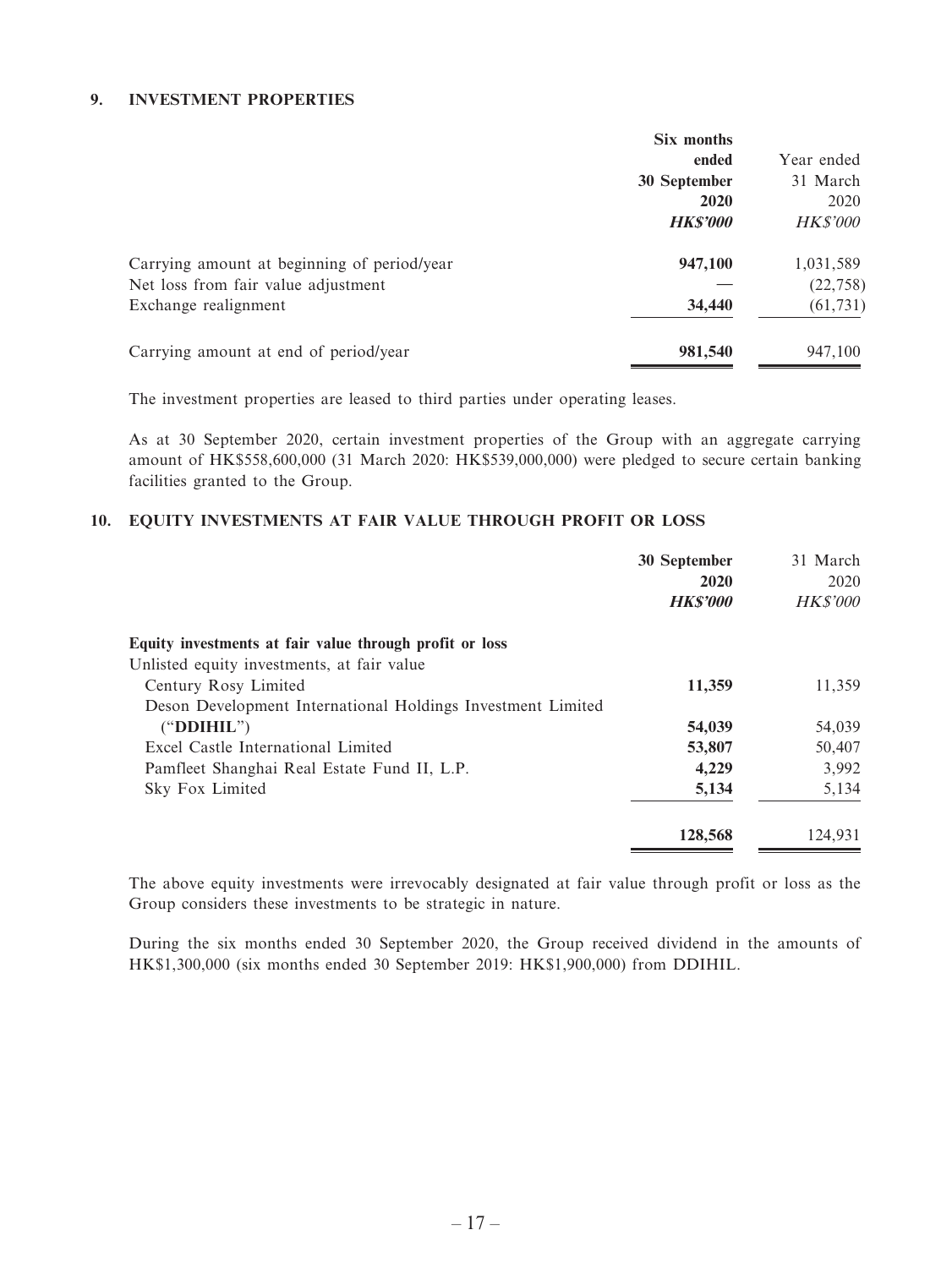## **11. PROPERTIES HELD FOR SALE UNDER DEVELOPMENT AND PROPERTIES HELD FOR SALE**

|                                                                           | 30 September<br>2020<br><b>HKS'000</b> | 31 March<br>2020<br><b>HK\$'000</b> |
|---------------------------------------------------------------------------|----------------------------------------|-------------------------------------|
| Completed properties held for sale                                        | 500,152                                | 493,153                             |
| Properties held for sale under development                                | 178,446                                | 145,038                             |
|                                                                           | 678,598                                | 638,191                             |
| Properties held for sale under development<br>— expected to be recovered: |                                        |                                     |
| Within one year                                                           | 178,446                                | 145,038                             |

As at 30 September 2020, certain completed properties held for sale and properties held for sale under development of the Group with an aggregate carrying amount of HK\$156,978,000 (31 March 2020: HK\$151,470,000) were pledged to secure certain banking facilities granted to the Group.

## **12. ACCOUNTS RECEIVABLE**

The Group's trading terms with its customers are mainly on credit. The credit period is generally 90 days for the sale of trading goods and up to 180 days for the sale of completed properties held for sale. Each customer has a maximum credit limit. The Group seeks to maintain strict control over its outstanding receivables. Overdue balances are reviewed regularly by senior management. In view of the aforementioned and the fact that the Group's accounts receivable relate to a large number of diversified customers, there is no significant concentration of credit risk. The Group does not hold any collateral or other credit enhancements over its trade receivable balances. Accounts receivable are non-interest-bearing.

An ageing analysis of the accounts receivable as at the end of the Reporting Period, based on the invoice date and net of loss allowance, is as follows:

|                 | 30 September    | 31 March        |
|-----------------|-----------------|-----------------|
|                 | 2020            | 2020            |
|                 | <b>HK\$'000</b> | <b>HK\$'000</b> |
| Within 90 days  | 14,177          | 24,594          |
| 91 to 180 days  | 2,311           | 4,202           |
| 181 to 360 days | 11,767          | 3,444           |
| Over 360 days   | 2,597           | 2,202           |
| Total           | 30,852          | 34,442          |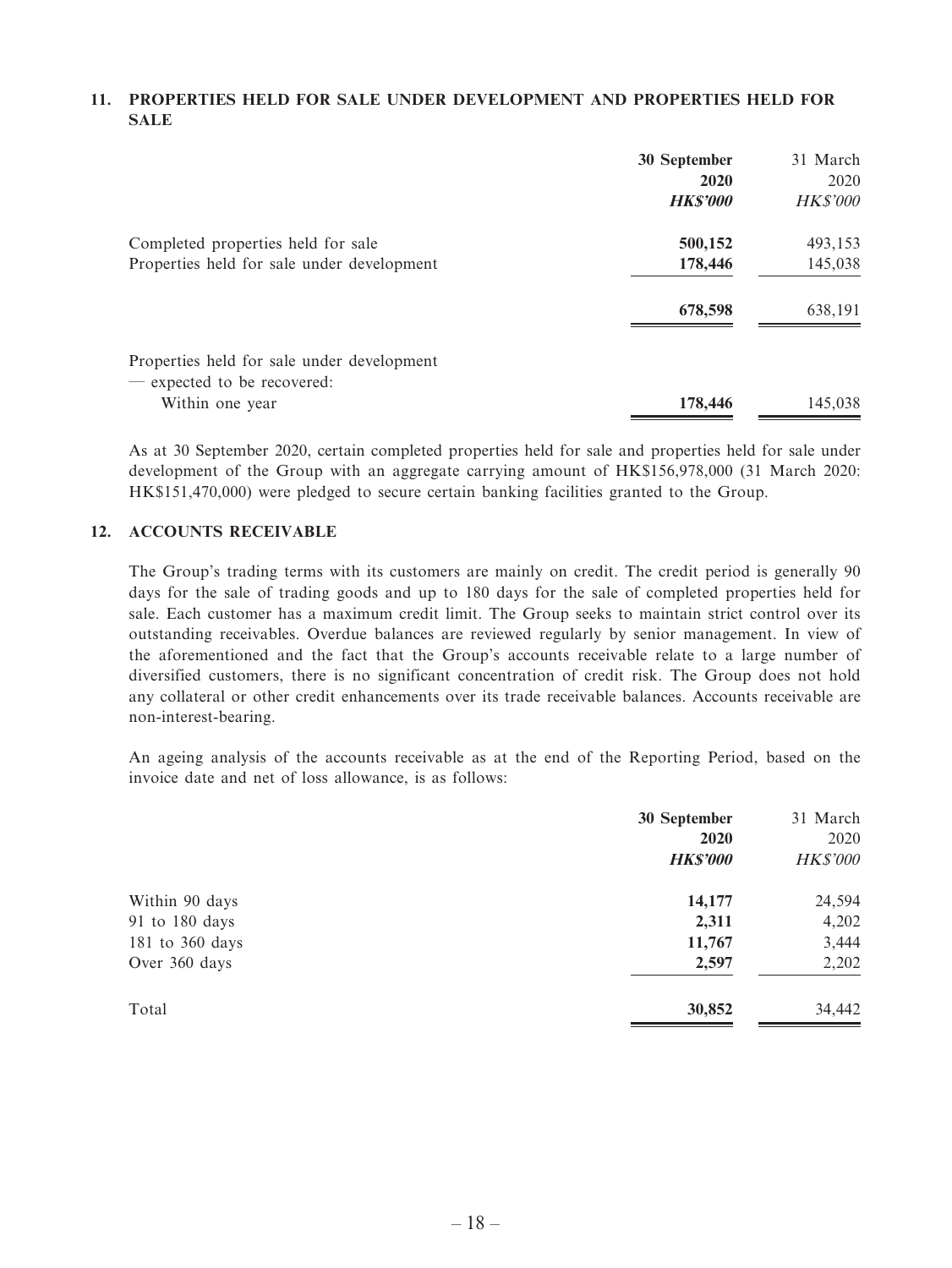## **13. ACCOUNTS PAYABLE**

An ageing analysis of the accounts payable as at the end of the Reporting Period, based on the invoice date, is as follows:

|                 | 30 September    | 31 March        |
|-----------------|-----------------|-----------------|
|                 | 2020            | 2020            |
|                 | <b>HK\$'000</b> | <b>HK\$'000</b> |
| Within 90 days  | 4,870           | 3,679           |
| 91 to 180 days  | 676             | 624             |
| 181 to 360 days | 341             | 276             |
| Over 360 days   | 3,605           | 3,581           |
| Total           | 9,492           | 8,160           |

Accounts payable are non-interest-bearing and are normally settled on 30-day terms.

## **14. SHARE CAPITAL**

|                                                                        | 30 September<br>2020<br><b>HKS'000</b> | 31 March<br>2020<br><b>HK\$'000</b> |
|------------------------------------------------------------------------|----------------------------------------|-------------------------------------|
| Authorised:<br>$1,500,000,000$ ordinary shares of HK\$0.10 each        | 150,000                                | 150,000                             |
| Issued and fully paid:<br>977,880,400 ordinary shares of HK\$0.10 each | 97,788                                 | 97,788                              |

## **15. RELATED PARTY TRANSACTIONS**

(a) In addition to the transactions and balances detailed elsewhere in these condensed financial statements, the Group had the following material transactions with related parties during the period:

|                                              |              | 2020           | 2019            |
|----------------------------------------------|--------------|----------------|-----------------|
|                                              | <b>Notes</b> | <b>HKS'000</b> | <b>HK\$'000</b> |
| Management fee income from a related company | $_{(1)}$     | 58             | 28              |
| Management fee income from associates        | $_{(1)}$     | 163            |                 |
| Management fee to an associate               | (11)         |                | 25              |
| Rental income from a related company         | (iii)        | 153            | 153             |
| Rental income from an associate              | (iv)         |                | 543             |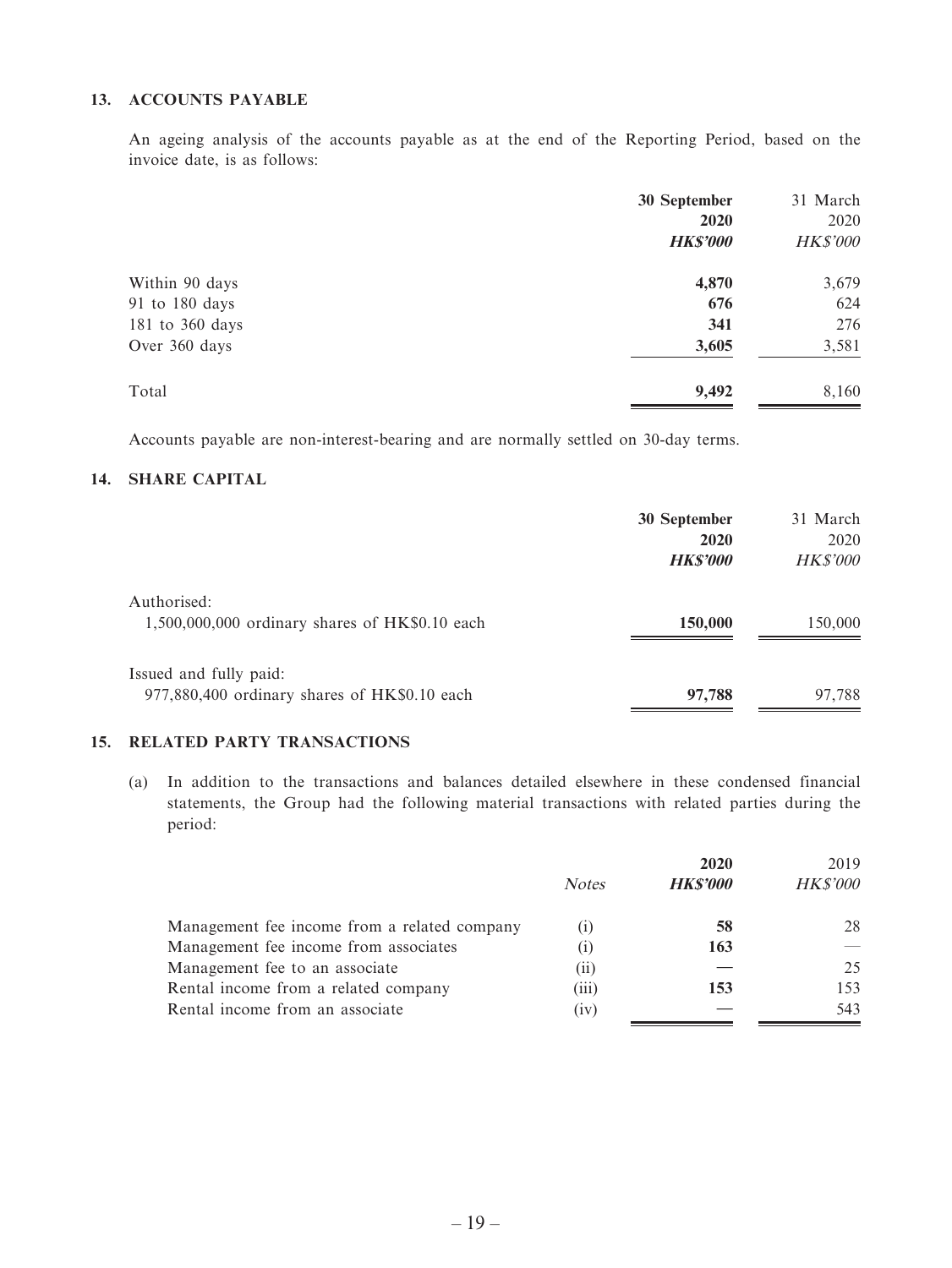#### Notes:

- (i) The management fee was charged by reference to actual costs incurred for the services provided by the Group.
- (ii) In the prior period, the management fee was charged by reference to actual costs incurred for services provided by an associate.
- (iii) During the period, rental income was charged to Fitness Concept Limited ("**FCL**") at approximately HK\$26,000 (2019: HK\$26,000) per month. Mr. Tjia Boen Sien is a director of and has beneficial interests in the Company and FCL, while Mr. Tjia Wai Yip, William is a director of the Company and FCL.
- (iv) In the prior period and up to the completion of disposal of the Deson Construction International Holdings Limited ("**DCIHL**") and its subsidiaries on 18 June 2019, rental income was charged to a wholly-owned subsidiary of DCIHL at HK\$209,000 per month as mutually agreed between the parties.
- (b) Outstanding balances with related parties:

The balances with associates, related companies and non-controlling shareholders are unsecured, interest-free and repayable on demand.

(c) Compensation of key management personnel of the Group:

The key management personnel of the Group are the directors and chief executive of the Company. Details of the remuneration of the directors of the Company are disclosed in note 4 to the financial statements.

Item (a) (iii) of the related party transactions above also constitutes continuing connected transactions as defined in Chapter 14A of the Listing Rules.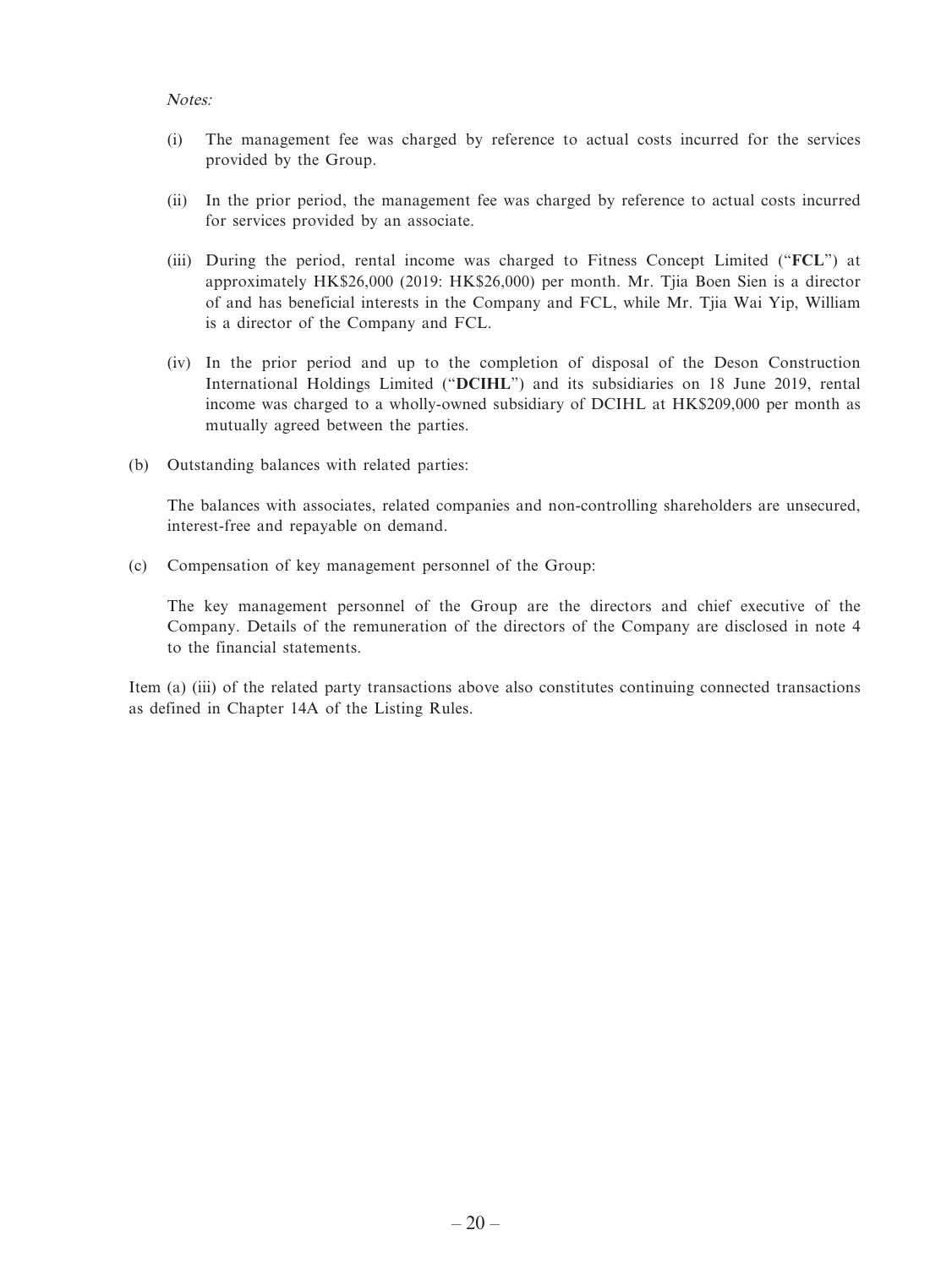#### **16. FAIR VALUE AND FAIR VALUE HIERARCHY OF FINANCIAL INSTRUMENTS**

The carrying amounts and fair values of the Group's financial instruments, other than those with carrying amounts that reasonably approximate to fair values, are as follows:

|                                                                          | <b>Carrying amounts</b> |                 | <b>Fair values</b> |                 |
|--------------------------------------------------------------------------|-------------------------|-----------------|--------------------|-----------------|
|                                                                          | 30 September            | 31 March        | 30 September       | 31 March        |
|                                                                          | 2020                    | 2020            | 2020               | 2020            |
|                                                                          | <b>HKS'000</b>          | <i>HK\$'000</i> | <b>HKS'000</b>     | <b>HK\$'000</b> |
| <b>Financial assets</b>                                                  |                         |                 |                    |                 |
| Equity investments at fair value<br>through profit or loss               | 128,568                 | 124.931         | 128,568            | 124,931         |
| <b>Financial liabilities</b>                                             |                         |                 |                    |                 |
| Interest-bearing bank and other borrowings<br>(with non-current portion) | 267,330                 | 259,050         | 267,330            | 259,050         |

The Group's corporate finance team is headed by the financial controller who is responsible for determining the policies and procedures for the fair value measurement of financial instruments. The corporate finance team reports directly to the Directors. At each reporting date, the corporate finance team analyses the movements in the values of financial instruments and determines the major inputs in the valuation. The valuation is reviewed and approved by the directors of the Company.

Management has assessed that the fair values of cash and cash equivalents, pledged deposits, accounts receivable, accounts payable, financial assets included in prepayments, deposits and other receivables, financial liabilities included in other payables and accruals, amounts due from/to associates and related companies, and interest-bearing bank and other borrowings classified as current liabilities approximate to their carrying amounts largely due to the short term maturities of these instruments.

The fair values of the financial assets and liabilities are included at the amount at which the instrument could be exchanged in a current transaction between willing parties, other than in a forced or liquidation sale. The following methods and assumptions were used to estimate the fair values: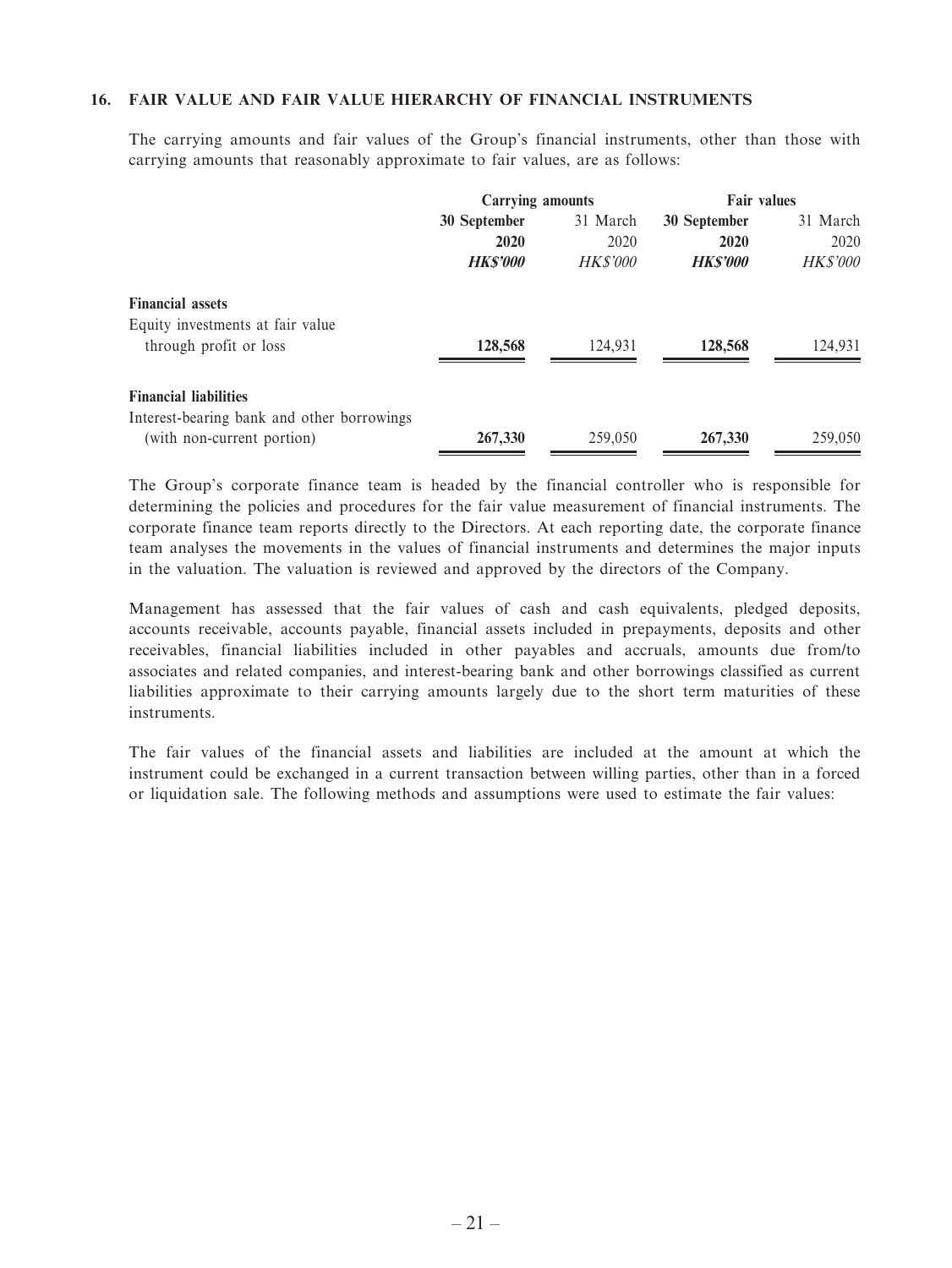The fair values of unlisted equity investments have been estimated using a market-based valuation technique based on assumptions that are supported by observable market prices or rates. As at 30 September 2020 and 31 March 2020, certain unlisted equity investments carry out property redevelopment projects and the fair values of the properties under these projects are considered in the fair value assessment by the directors; while an unlisted investment carries a listed equity investment and its quoted market price is also considered in the fair value assessment by the directors. A discount for lack of marketability is applied in the fair value assessment, representing the amounts of premium and discounts determined by the Group that market participants would take into account when pricing the investments. The adjusted multiple was applied to the corresponding equity and earnings measure of the unlisted equity investments to measure the fair value. The directors believe that the estimated fair values resulting from the valuation techniques, which are recorded in the consolidated statement of financial position, and the related changes in fair values, which are recorded in profit or loss and other comprehensive income, are reasonable, and that they were the most appropriate values at the end of the reporting period. The fair values of interest-bearing bank and other borrowings repayable beyond one year after the end of the reporting period as assessed on an individual borrowing basis have been calculated by discounting the expected future cash flows using rates currently available for instruments on similar terms, credit risk and remaining maturities.

The Group did not have any financial liabilities measured at fair value as at 30 September 2020 and 31 March 2020.

#### **Fair value hierarchy**

The following tables illustrate the fair value measurement hierarchy of the Group's financial instruments:

#### **Assets measured at fair value:**

As at 30 September 2020

|                                  | Fair value measurement using        |                |                |                 |  |
|----------------------------------|-------------------------------------|----------------|----------------|-----------------|--|
|                                  | <b>Significant</b><br><b>Ouoted</b> |                | Significant    |                 |  |
|                                  | prices in                           | observable     | unobservable   |                 |  |
|                                  | active markets                      | inputs         | inputs         |                 |  |
|                                  | (Level I)                           | (Level 2)      | (Level 3)      | <b>Total</b>    |  |
|                                  | <b>HKS'000</b>                      | <b>HKS'000</b> | <b>HKS'000</b> | <b>HK\$'000</b> |  |
| Equity investments at fair value |                                     |                |                |                 |  |
| through profit or loss           |                                     |                | 128,568        | 128,568         |  |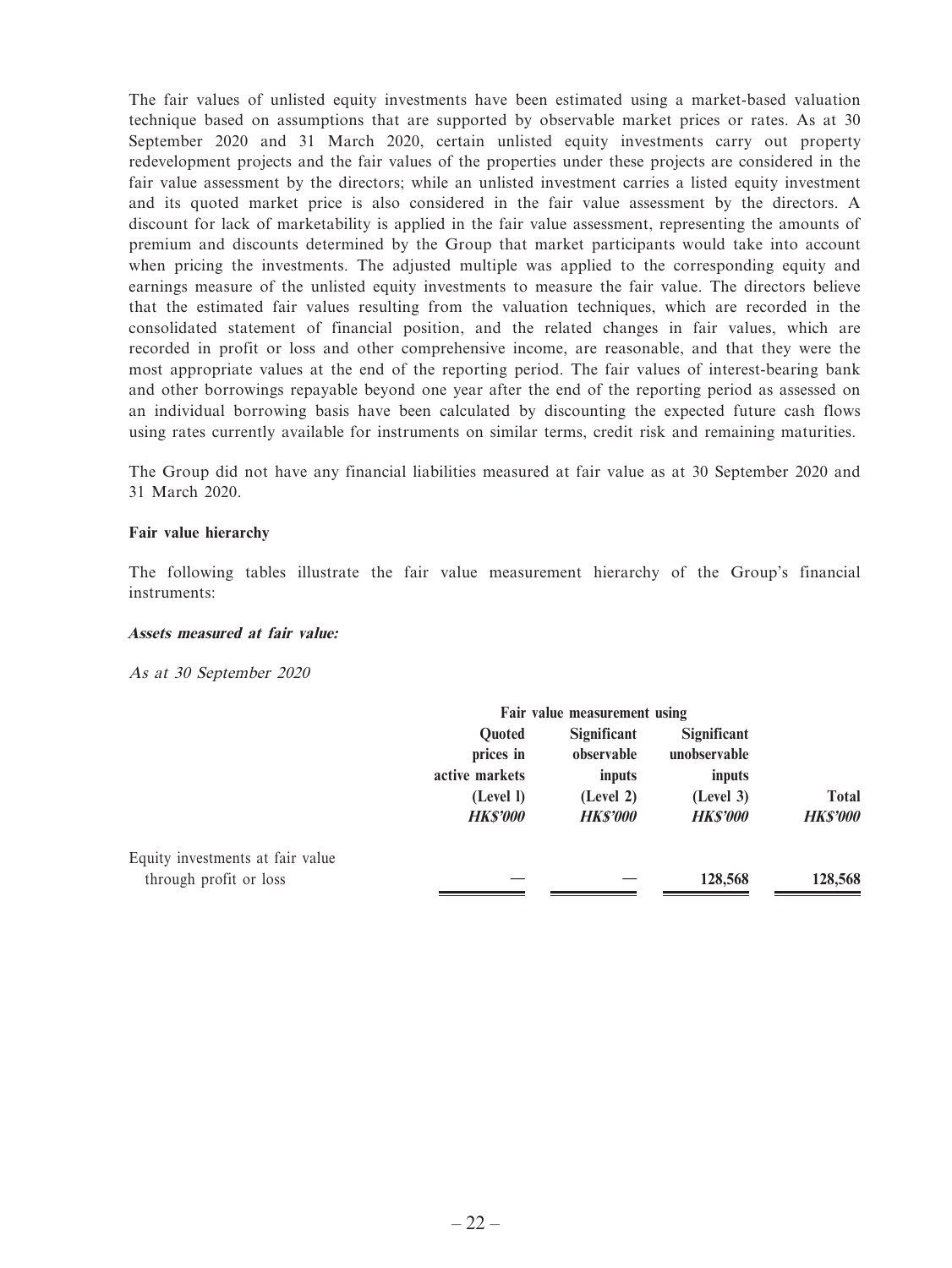|                                  |                 | Fair value measurement using |                 |                 |
|----------------------------------|-----------------|------------------------------|-----------------|-----------------|
|                                  | Ouoted          | Significant                  | Significant     |                 |
|                                  | prices in       | observable                   | unobservable    |                 |
|                                  | active markets  | inputs                       | inputs          |                 |
|                                  | (Level 1)       | (Level 2)                    | (Level 3)       | Total           |
|                                  | <b>HK\$'000</b> | <b>HK\$'000</b>              | <b>HK\$'000</b> | <b>HK\$'000</b> |
| Equity investments at fair value |                 |                              |                 |                 |
| through profit or loss           |                 |                              | 124.931         | 124.931         |

As at 30 September 2020, the Group's financial liabilities not measured at fair value but for which fair values were disclosed included interest-bearing bank and other borrowings of HK\$267,330,000 (31 March 2020: HK\$259,050,000). The fair values of these financial liabilities disclosed were measured based on valuation techniques for which all inputs which have a significant effect on the recorded fair value are unobservable (Level 3).

During the Reporting Period, there were no transfers of fair value measurements between Level 1 and Level 2 and no transfers into or out of Level 3 for both financial assets and financial liabilities (six months ended 30 September 2019: Nil).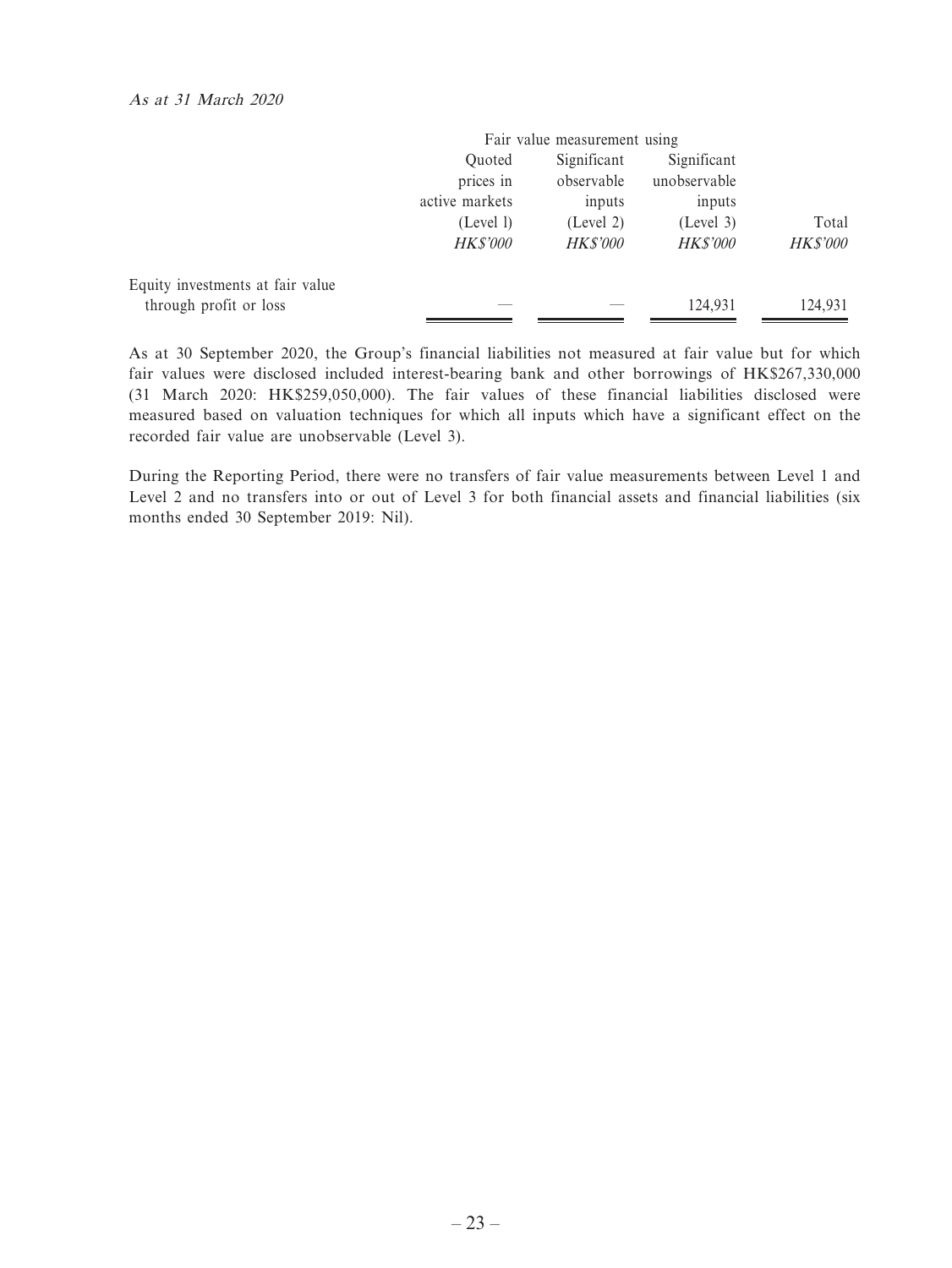# **MANAGEMENT DISCUSSION AND ANALYSIS**

# **BUSINESS REVIEW**

The Group's major business segments during the Reporting Period comprise (i) property development and investment; and (ii) trading of medical equipment and home security and automation products, including provision of related installation and maintenance services.

For the six months ended 30 September 2020, the results of the Group has basically reflected the unfavourable factors of the macro economy during the second and third quarters of 2020.

The Group's turnover for the period ended 30 September 2020 recorded at approximately HK\$46,783,000 (six months ended 30 September 2019: HK\$224,108,000), representing a significant decrease of 79% compared with the corresponding period last year.

# **Property development and investment business**

The Group's turnover for the period ended 30 September 2020 from this segment recorded at approximately HK\$23,823,000 (six months ended 30 September 2019: HK\$200,195,000), representing a significant decrease of 88% as compared with the corresponding period last year. The turnover from this segment is arising from sales of properties in the PRC and rental income from investment properties.

# **(i) Sales of properties**

Turnover decreased significantly from approximately HK\$188,191,000 for the period ended 30 September 2019 to approximately HK\$13,550,000 for the period ended 30 September 2020, representing a significant decrease of 93%. There was a one-off sales noted in last reporting period for the entire Zhu Ji Lane ("**珠璣巷**") project in Kaifeng (total saleable area of approximately 13,000 square metres ("**sq.m.**")) to a single customer at a consideration of RMB152 million (equivalent to approximately HK\$171 million) which did not recur in the Reporting Period. In the Reporting Period, the sales was mainly contributed by the sales of certain units of residential blocks at World Expo Plaza ("**World Expo**") in Kaifeng

The process of seeking for potential buyers for the remaining properties were delayed due to the general slow down in the property market in the PRC and the domestic property market was basically frozen due to the impact from the outbreak of 2019 coronavirus pandemic (the "**COVID-19 Outbreak**"). The Group has deferred the presale arrangement for the residential area of Section G of Century Place, Kaifeng, the PRC. The pre-sale is expected to take place in early 2021, while any sales revenue may only be recognised during the years ending 31 March 2021 or 2022, subject to the progress of the construction and completion of sales.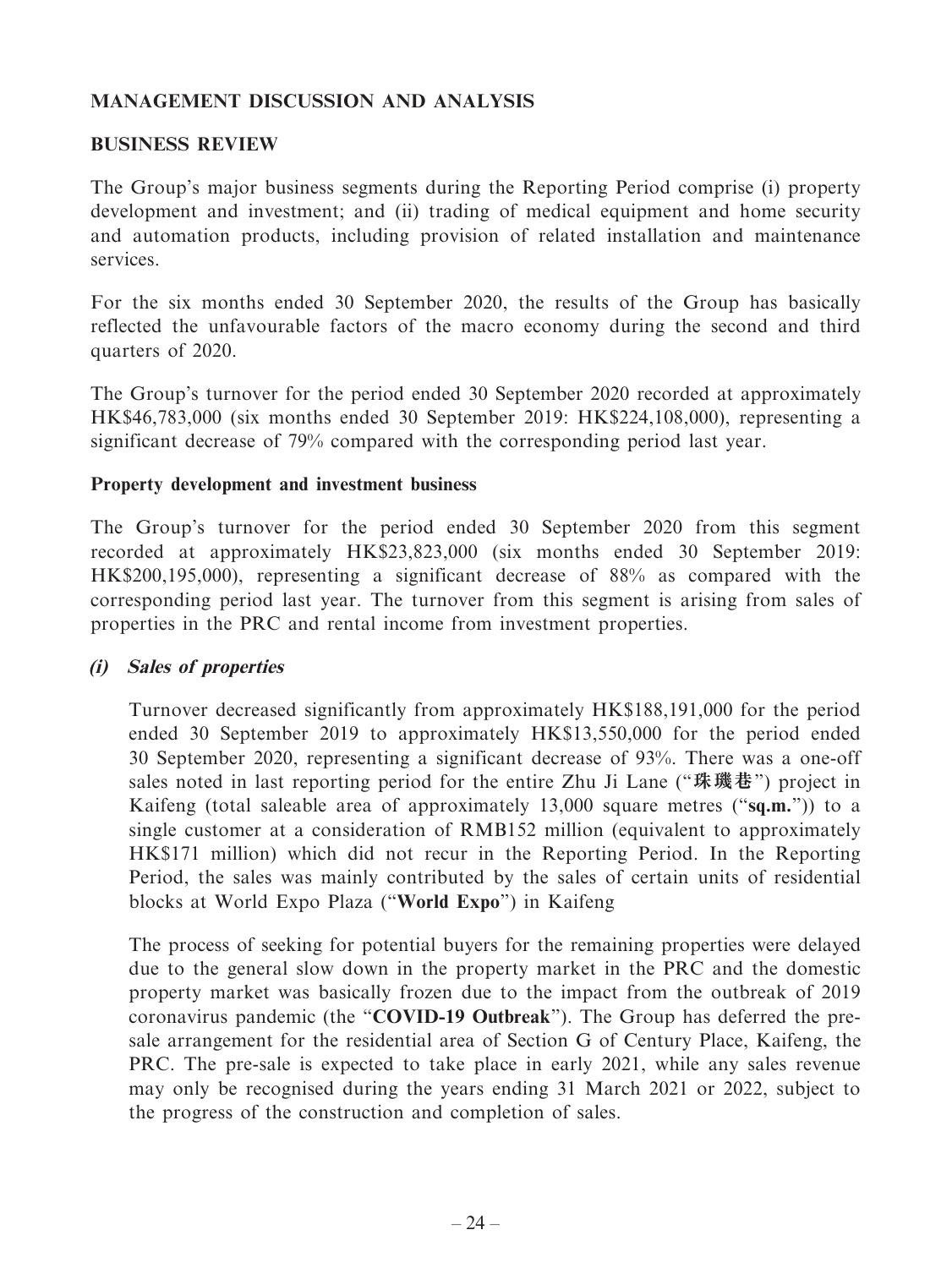For other remaining units in Haikou and Kaifeng, the PRC, the Group has been actively seeking for potential buyers, in particular, the commercial project located in Haikou City, the PRC. After taking into consideration of the rise and development of Hainan, the Group has planned to apply for the optimization and redevelopment of the project located in Haikou City from the local government corresponding department in order to create greater economic return to the Group. The outcome of the discussion regarding such plan has not been reached. In the event that any agreement or contract with any third party is reached, the Group will comply with the relevant requirements of the Listing Rules.

# **(ii) Rental income from investment properties**

Turnover decreased from approximately HK\$12,004,000 for the six months ended 30 September 2019 to approximately HK\$10,273,000 for the Reporting Period, representing a decrease of 14%. The decrease was because of the rental concession granted by the Group to the tenants of certain commercial properties in Kaifeng, the PRC due to the COVID-19 Outbreak.

Segment operating profit generated from this segment for the Reporting Period amounted to approximately HK\$905,000 (six months ended 30 September 2019: HK\$16,420,000). The profit decreased because the Group only sold certain units under projects at Kaifeng and thus not much revenue was recorded in the Reporting Period.

# **Trading of medical equipment and home security and automation products, including the provision of the related installation and maintenance services business**

The Group's turnover for the Reporting Period from this segment recorded at approximately HK\$22,960,000 (six months ended 30 September 2019: HK\$23,913,000), representing a slight decrease of 4% as compared with last reporting period. The decrease was mainly due to the decrease in sales of home security products in the PRC due to the drop in demand during the COVID-19 Outbreak. The decrease was partly offset by sales of the newly introduced wellness and pandemic prevention products, including surgical masks and air cleaner machines.

Segment operating loss generated from this segment for the Reporting Period amounted to approximately HK\$1,065,000 (six months ended 30 September 2019: profit of HK\$3,933,000). The decrease was due to the drop of sales and significant drop in gross profit margin for the sales of home security and automation product in PRC market during the Reporting Period.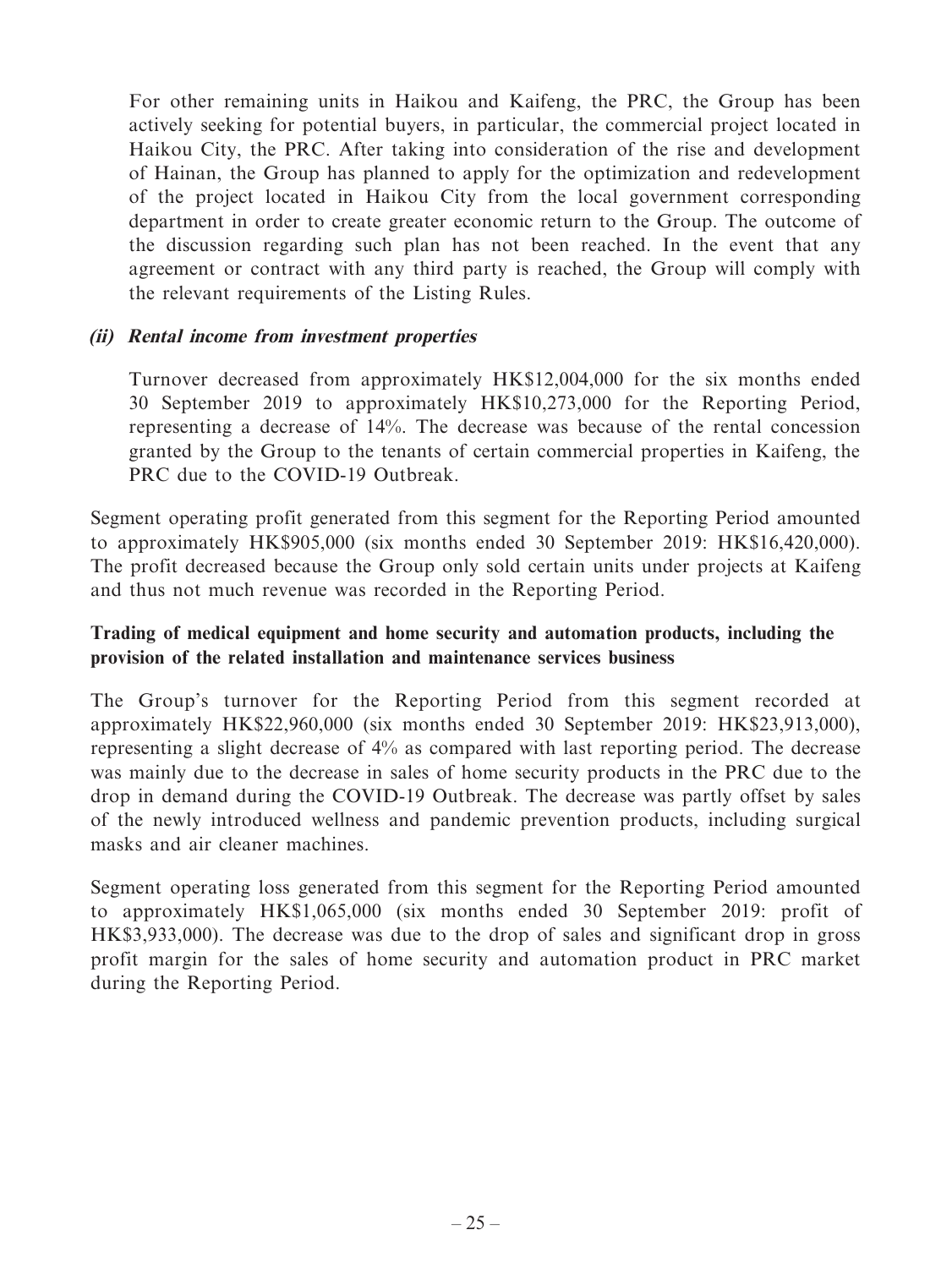The net loss attributable to owners of the Company for the Reporting Period amounted to approximately HK\$9,394,000 as compared with the net profit attributable to owners of the Company for the six months ended 30 September 2019 amounted to approximately HK\$5,202,000. The decrease was due to the significant drop in sales of properties and rental income during the Reporting Period.

Loss per share for the six months ended 30 September 2020 was approximately HK0.96 cent.

# **FINANCIAL REVIEW**

# **Turnover**

For the six months ended 30 September 2020, the Group's turnover amounted to approximately HK\$47 million, decreased by 79% as compared to the same period last year.

Turnover generated from property development and investment business, trading of medical equipment and home securities and automation products amounted to approximately HK\$24 million and approximately HK\$23 million, respectively, representing a decrease of 88% and a decrease of 4%, respectively as compared with the same period last year.

# **Gross profit margin**

During the six months ended 30 September 2020, the Group's gross profit margin was approximately 45%, up by 26 percentage points as compared to 19% of the same period last year. This was mainly driven by the larger proportion of rental income included in turnover from property development and investment segment in the Reporting Period as compared with the same period last year, increasing from 6% to 43%. The gross profit margin of the rental income was much higher than the sales of properties. As a result, overall gross profit margin was higher in the Reporting Period.

# **Share of profits and losses of associates**

For the six months ended 30 September 2020, the Group's share of profits of associates amounted to approximately HK\$0.3 million, as compared with a share of losses of associates of approximately HK\$1.5 million during the same period last year. It is because of the disposal of loss-making associates, DCIHL and its subsidiaries, in June 2019. No further loss of DCIHL was shared by the Group in the Reporting Period. On the other hand, in April 2018, we established an associate which is engaged in trading of software licensing. This new associate has contributed a share of profits to the Group in the Reporting Period, where a share of losses was noted in the same period last year.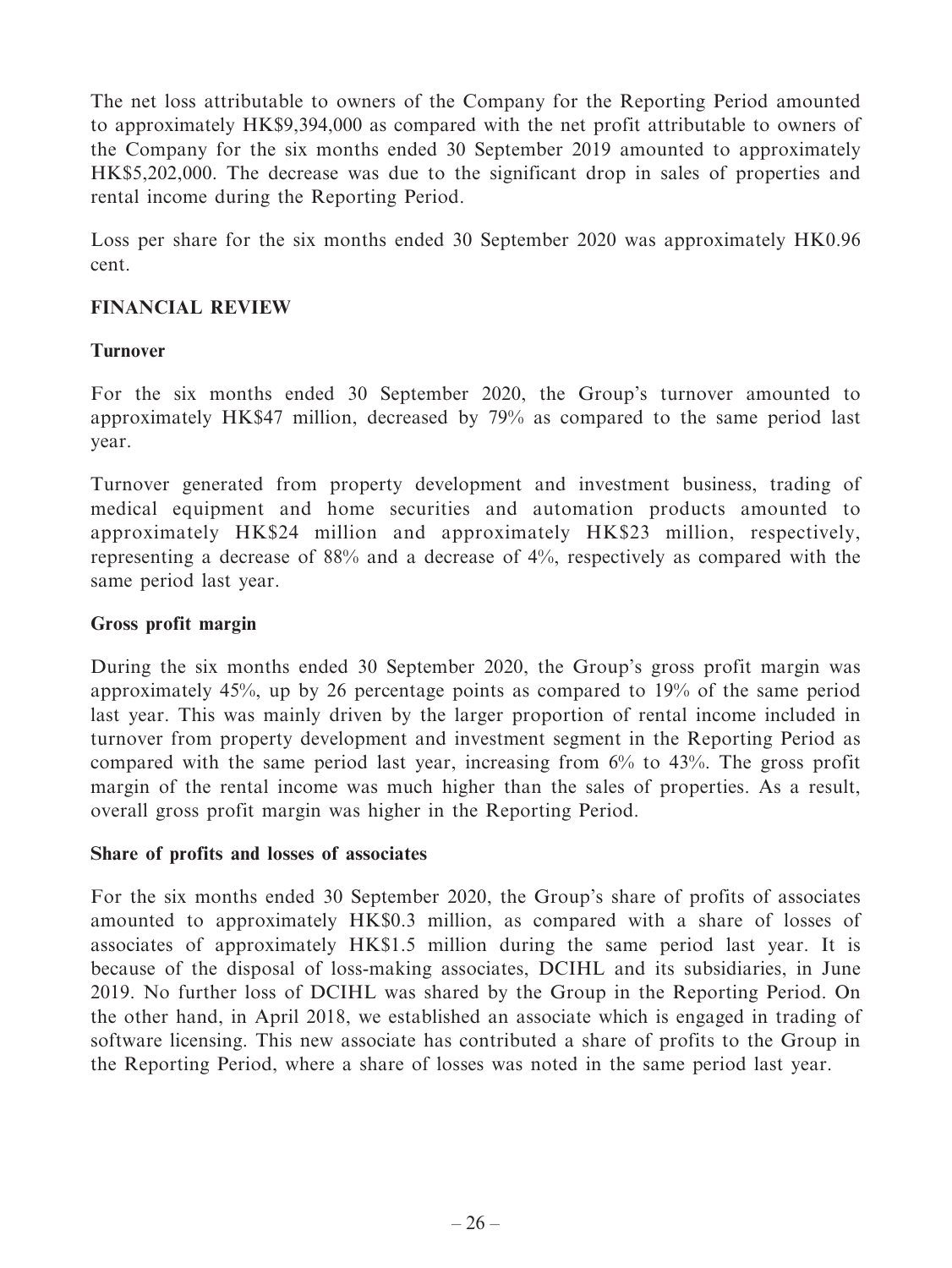# **Liquidity and financial resources**

As at 30 September 2020, the Group had total assets of approximately HK\$2,318,635,000, which have been financed by total liabilities, shareholders' equity and non-controlling interests of approximately HK\$760,029,000, approximately HK\$1,561,382,000 and debit balance of approximately HK\$2,776,000, respectively. The Group's current ratio at 30 September 2020 was 2.37 compared to 2.61 as at 31 March 2020.

As at 30 September 2020, the gearing ratio for the Group was 21% (31 March 2020: 21%). It was calculated based on the non-current liabilities of approximately HK\$409,754,000 (31 March 2020: HK\$412,714,000) and long term capital (equity and non-current liabilities) of approximately HK\$1,968,360,000 (31 March 2020: HK\$1,928,390,000).

# **Capital expenditure**

Total capital expenditure for the six months ended 30 September 2020 was approximately HK\$3,033,000, which were mainly used in the acquisition of items of property, plant and equipment for the hotel in Kaifeng, the PRC.

# **Contingent liabilities**

At the end of the reporting date, there were no significant contingent liabilities for the Group.

# **Commitments**

At the end of the reporting date, the Group had capital commitments contracted, but not provided for, of approximately HK\$9,442,000.

## **Charges on group assets**

The Group's banking facilities are secured by:

- (i) the pledge of certain of the Group's leasehold land and buildings situated in Hong Kong and the PRC of HK\$284,682,000 (31 March 2020: HK\$281,800,000);
- (ii) the pledge of certain of the Group's investment properties situated in the PRC of HK\$558,600,000 (31 March 2020: HK\$539,000,000);
- (iii) the pledge of certain of the Group's properties held for sale and properties held for sale under development situated in the PRC of HK\$156,978,000 (31 March 2020: HK\$151,470,000); and
- (iv) the pledge of the Group's time deposits of HK\$3,500,000 (31 March 2020: HK\$3,500,000).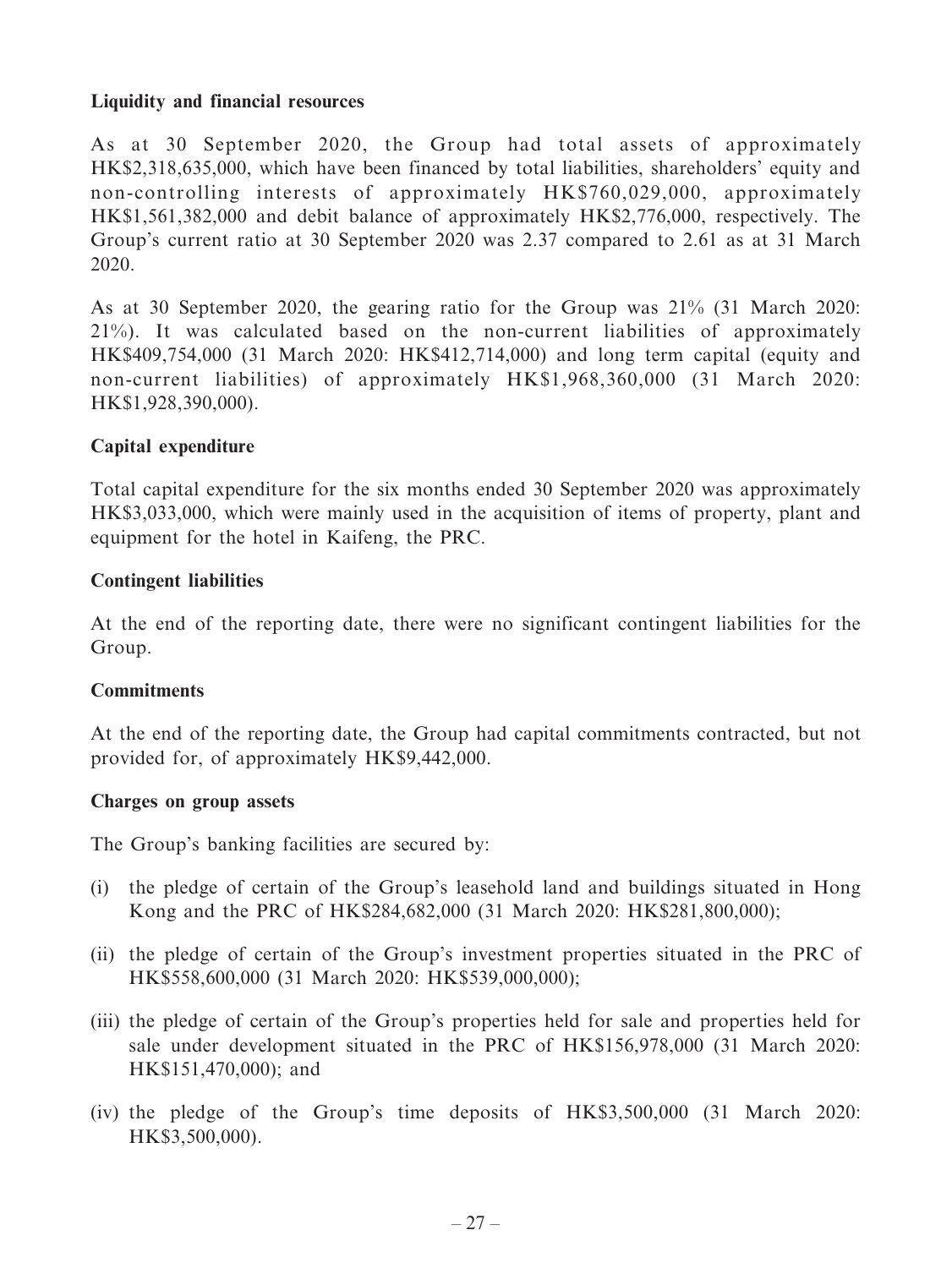# **Treasury policies**

The Group has adopted a prudent financial management approach towards its treasury policies and thus maintained a healthy liquidity position throughout the Reporting Period. The Group strives to reduce exposure to credit risk by performing ongoing credit assessments and evaluations of the financial status of its customers. To manage liquidity risk, the Board closely monitors the Group's liquidity position to ensure that the liquidity structure of the Group's assets, liabilities and other commitments can meet its funding requirements from time to time.

# **Exchange risk exposure**

The Group mainly exposes to balances denominated in Renminbi ("**RMB**") which is mainly arising from relevant group entities' foreign currency denominated monetary assets and liabilities for the Group's operating activities.

The Group currently does not have a foreign currency hedging policy to eliminate the currency exposures. However, the management monitors the related foreign currency exposure closely and will consider hedging against significant foreign currency exposures should the need arise.

# **PROSPECTS**

# **Impact of 2019 Coronavirus Pandemic**

Since late January 2020, travel restrictions and other public health measures including the extension of Chinese new year holiday and quarantine requirements of travelers were imposed in various areas in China due to the COVID-19 Outbreak, as a result of which some staff of the Group were restricted from business travelling or otherwise returning to work after holiday. The prolonged effect of the epidemic and the public health measures has adversely affected the Group's hotel business in Kaifeng and Haikou, the PRC.

Going forward, the Group will closely take note of the development of the COVID-19 Outbreak and its impact on the Group's businesses, and will proactively take preventive measures to mitigate the impact of the COVID-19 Outbreak on the Group's businesses. The COVID-19 Outbreak this year has greatly increased the public awareness of the importance of health and hygiene. The Group's medical business has demonstrated capability to maintain normal operation and stable performance notwithstanding the challenges posed by COVID-19 Outbreak to medical operators. The Group will leverage on its experience in the health and medical industry and continue to explore suitable investment and acquisition opportunities which are in line or may create synergy with the Group's existing businesses.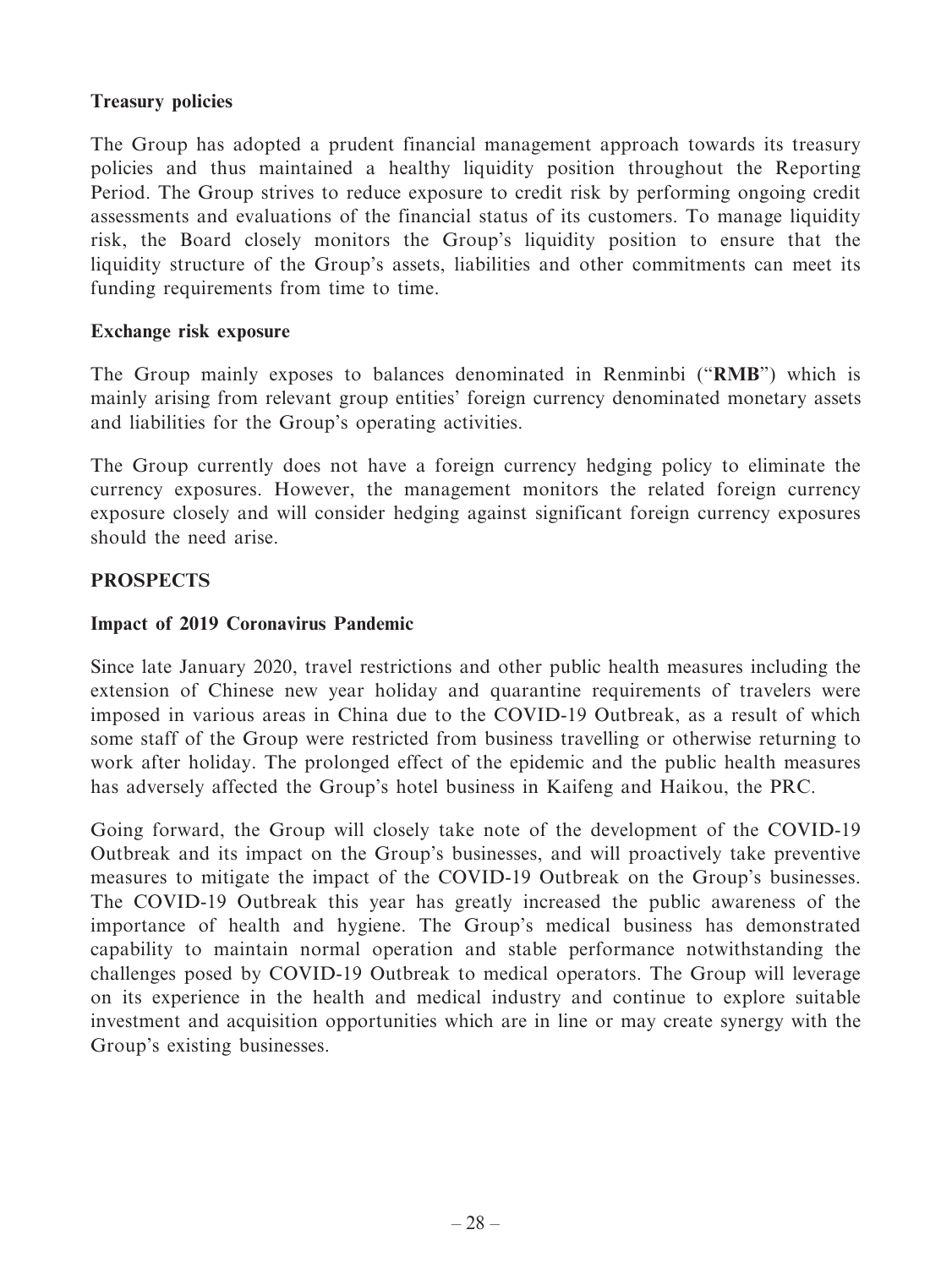## **Property development and investment**

In Mainland China, if the COVID-19 Outbreak is under control for the rest of the year, the economy will continue to recover. It is expected that the PRC Government will continue to provide fiscal stimulus and accommodative monetary policy to support economic recovery and growth. The property market, in particular the residential sector, will be resilient in the long term.

On 9 June 2005, the Group was granted the land use rights of a development site in the Long Ting District of the city of Kaifeng, Henan Province, the PRC, which has been developed into a residential and commercial complex with an estimated gross floor area of approximately 221,000 sq.m. The name of this project is "**Century Place, Kaifeng**". Up to the date of this interim results announcement, the construction of a gross floor area of approximately 190,000 sq.m. has been completed and achieved a total sales contract sum of approximately RMB764 million. The remaining part of the land (Section G) is under construction, and it is expected that the construction will be completed by the last quarter of 2020 and the pre-sale will start in the first quarter of 2021.

The unsold area at the Century Place, Kaifeng consists of the following:

|           |                                                                        | <b>GROSS</b>           |
|-----------|------------------------------------------------------------------------|------------------------|
|           | <b>CURRENT USE</b>                                                     | <b>FLOOR AREA</b>      |
|           |                                                                        | <i>(approximately)</i> |
|           |                                                                        | $sq.m.$ )              |
| Section A | Investment properties $-$ Shops (leased out)                           | 53,600                 |
| Section B | Properties held for sale $-$ Apartments                                | 200                    |
|           | Car park                                                               | 80                     |
| Section C | Properties held for sale $-$ Villas                                    | 6,000                  |
| Section D | Properties held for sale $-$ Offices                                   | 1,200                  |
|           | Car park                                                               | 10                     |
| Section E | Properties held for sale $-$ Shops                                     | 700                    |
| Section F | Properties held for sale $-$ Shops                                     | 11,100                 |
|           | Car park                                                               | 89                     |
| Section G | Properties held for sale under development $-$<br>Apartments and shops | 31,000                 |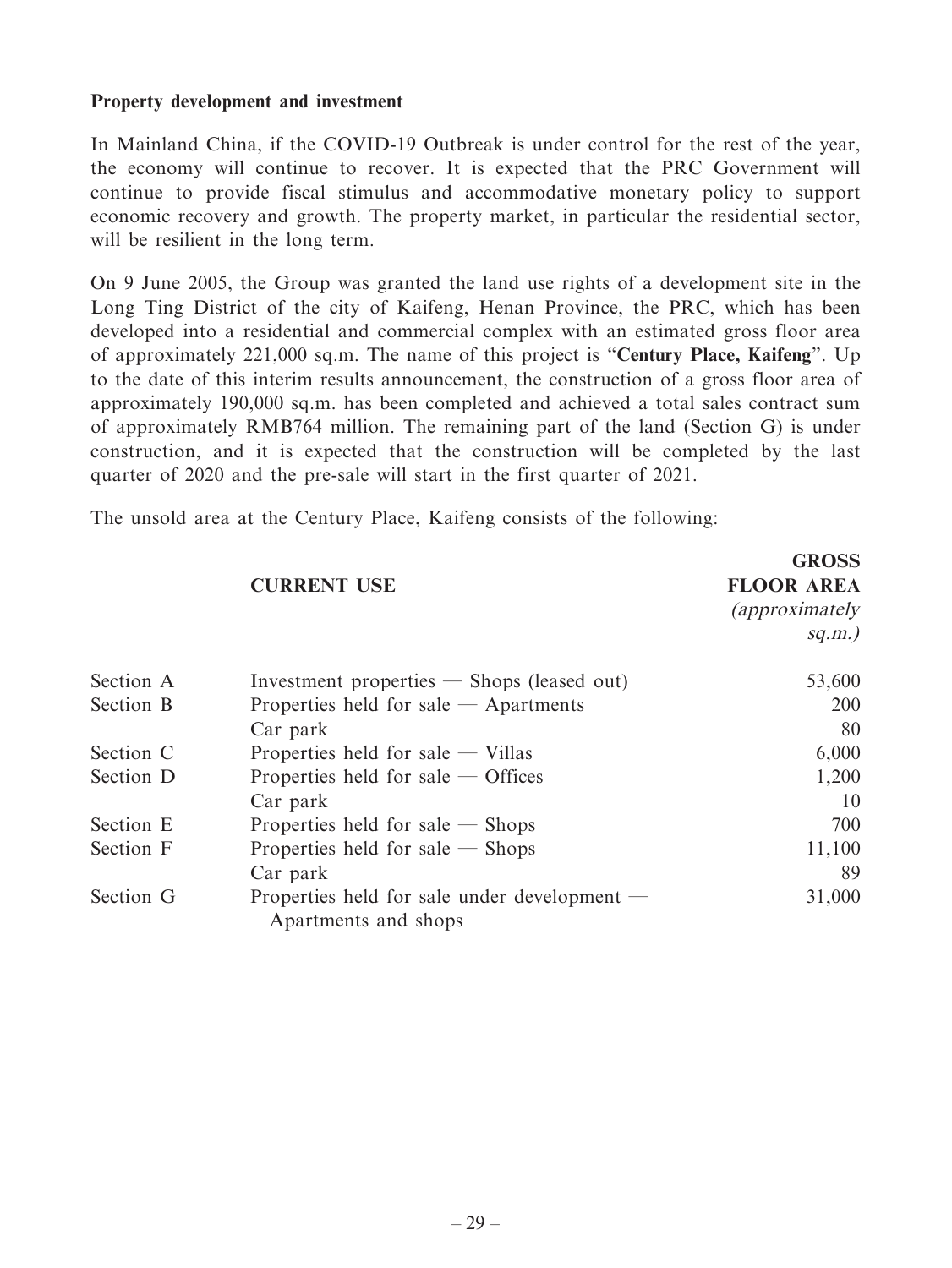The Group plans to sell Section C together with Section G. It is because these two sections are adjacent to each other and we believe the synergy effect can bring a higher return to the Group. Up to the date of this interim results announcement, the discussions regarding any potential sale remained preliminary and no formal proposal has been put forward by any third party to the Group and no legally binding agreement or contract relating to any business cooperation has been entered into by the Group. The outcome of any discussion on such business cooperation is not known and in the event that any agreement or contract regarding the possible business cooperation with the aforementioned third party is reached, the Group will comply with the relevant requirements of the Listing Rules.

On 16 February 2012, the Group successfully won a bid for the acquisition of land use right of a residential and commercial site in the city of Kaifeng, the PRC, which has been developed into a residential and commercial complex with an estimated gross floor area of approximately 95,000 sq.m. The name of this project is "**World Expo, Kaifeng**". Up to the date of this interim results announcement, this project has been completed and achieved a total sales contract sum of approximately RMB550 million.

The unsold area at the World Expo, Kaifeng consists of the following:

|                   |                                                    | GRUSS.                 |
|-------------------|----------------------------------------------------|------------------------|
|                   | <b>CURRENT USE</b>                                 | <b>FLOOR AREA</b>      |
|                   |                                                    | <i>(approximately)</i> |
|                   |                                                    | $sq.m.$ )              |
| Commercial A      | Property, plant and equipment $-$ Hotel            | 14,000                 |
| Commercial B      | Properties held for sale $-$ Shops                 | 2,600                  |
|                   | Property, plant and equipment $-$ Animation centre | 5,000                  |
| Residential $1-3$ | Properties held for sale $-$ Apartments            | 7,300                  |
|                   | Car park                                           | 158                    |

 $GRO$ 

The animation centre was named "Qing-Ming Riverside Anime Exhibition" and used to show the animation of 清明上河圖 which was shown in 2010 Shanghai Expo. The Board decided to terminate the animation centre business and has been seeking for potential buyer for the animation centre together with the remaining properties at World Expo, Kaifeng, the PRC.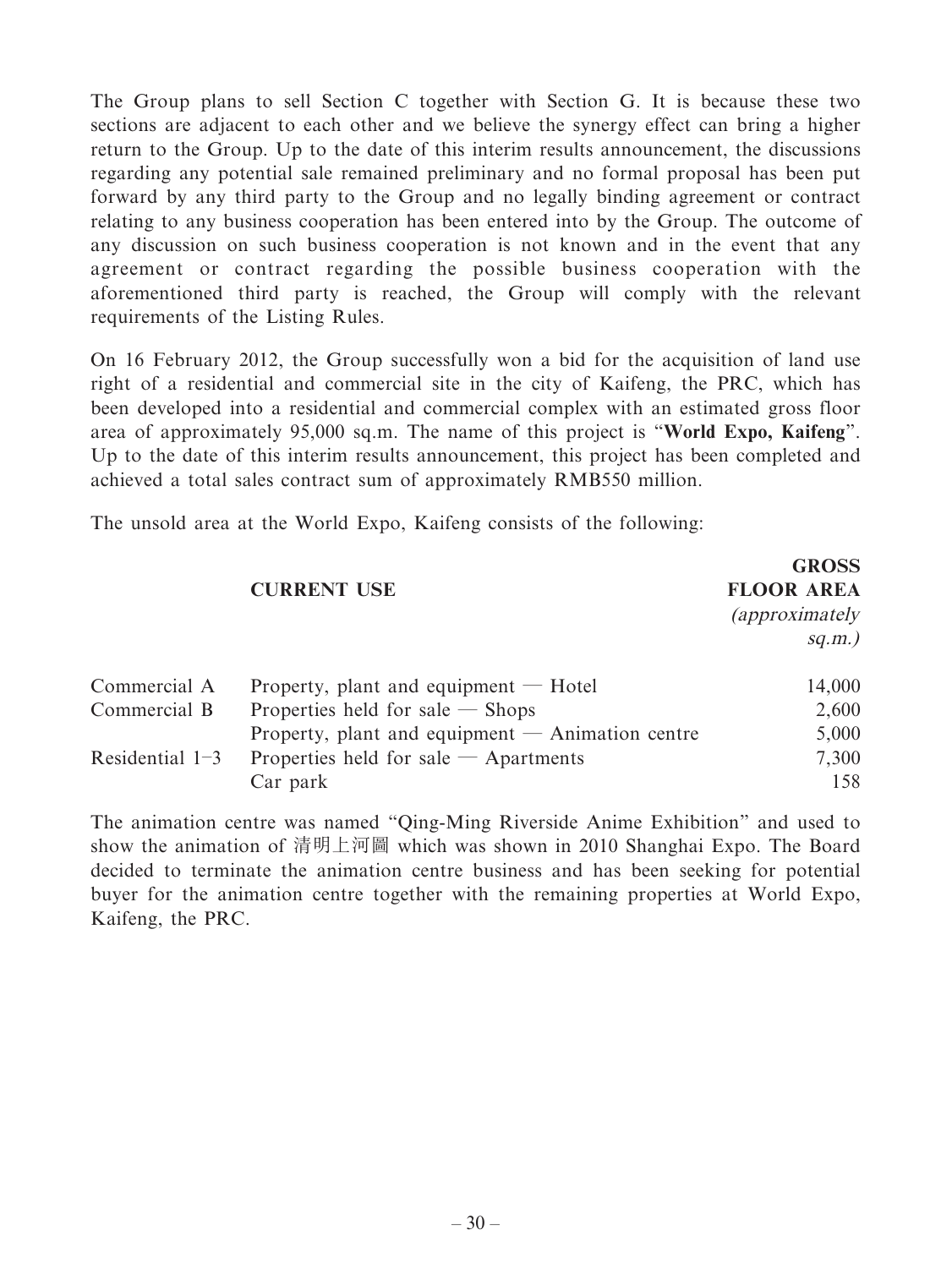In Mainland China, the pace of economic growth is likely to be slower than previous years due to factors including the US-China trade conflict and the severe impact of the COVID-19 Outbreak. However, it is expected that the PRC Government will provide necessary fiscal stimulus and formulate accommodative monetary policy to maintain a stable economic growth.

The Board remains optimistic about the property market in Mainland China. With its good experience in the property market of the PRC, the Group may acquire additional land to enrich the Group's land reserve, specifically in Guangdong  $-$  Hong Kong  $-$ Macao Greater Bay Area, which is adjacent to Hong Kong. However, the Group has no specific investment plan in relation to any particular project as at the date of this interim results announcement.

The Board has been actively seeking for potential buyer for the remaining properties in the PRC. In the event that any agreement or contract regarding the possible business cooperation with any third party is reached, the Group will comply with the relevant requirements of the Listing Rules.

# **Formation of a joint venture company for the property investment and/or redevelopment in Hong Kong**

On 15 October 2018, the Group has entered into a subscription agreement ("**Subscription Agreement**") with Excel Castle International Limited ("**Excel Castle**"), a company incorporated in the British Virgin Islands ("**BVI**"), pursuant to which the Group has conditionally agreed to subscribe for the subscription shares, representing 6% of the enlarged issued share capital of Excel Castle at a consideration of US\$900,000 (equivalent to approximately HK\$7.0 million) ("**Subscription**"). On the same date, the Group, Excel Castle and Southern Victory Investments Limited ("**SVIL**"), a company incorporated in the BVI, have entered into a shareholders' agreement ("**Shareholders' Agreement**") governing the affairs of Excel Castle and the provision of a shareholder's loan with an amount up to HK\$62,980,000 by the Group, which has taken effect on the completion date of the Subscription.

Excel Castle is an investment holding company to hold directly a company incorporated in Hong Kong that is engaged in the business of investment holding, property investment and/or redevelopment in Hong Kong and which in turn holds eight other wholly-owned subsidiaries (together with Excel Castle, collectively referred to as the "**Excel Castle Group**").

Each of SVIL and the Group agreed to make available the maximum contributions to Excel Castle of approximately HK\$987 million and HK\$63 million, respectively in various instalments in such amounts in proportion of their shareholdings on such dates as from time to time to be determined by the board of directors of Excel Castle for the purpose of financing the business of the Excel Castle Group and/or the redevelopment project of the Excel Castle Group.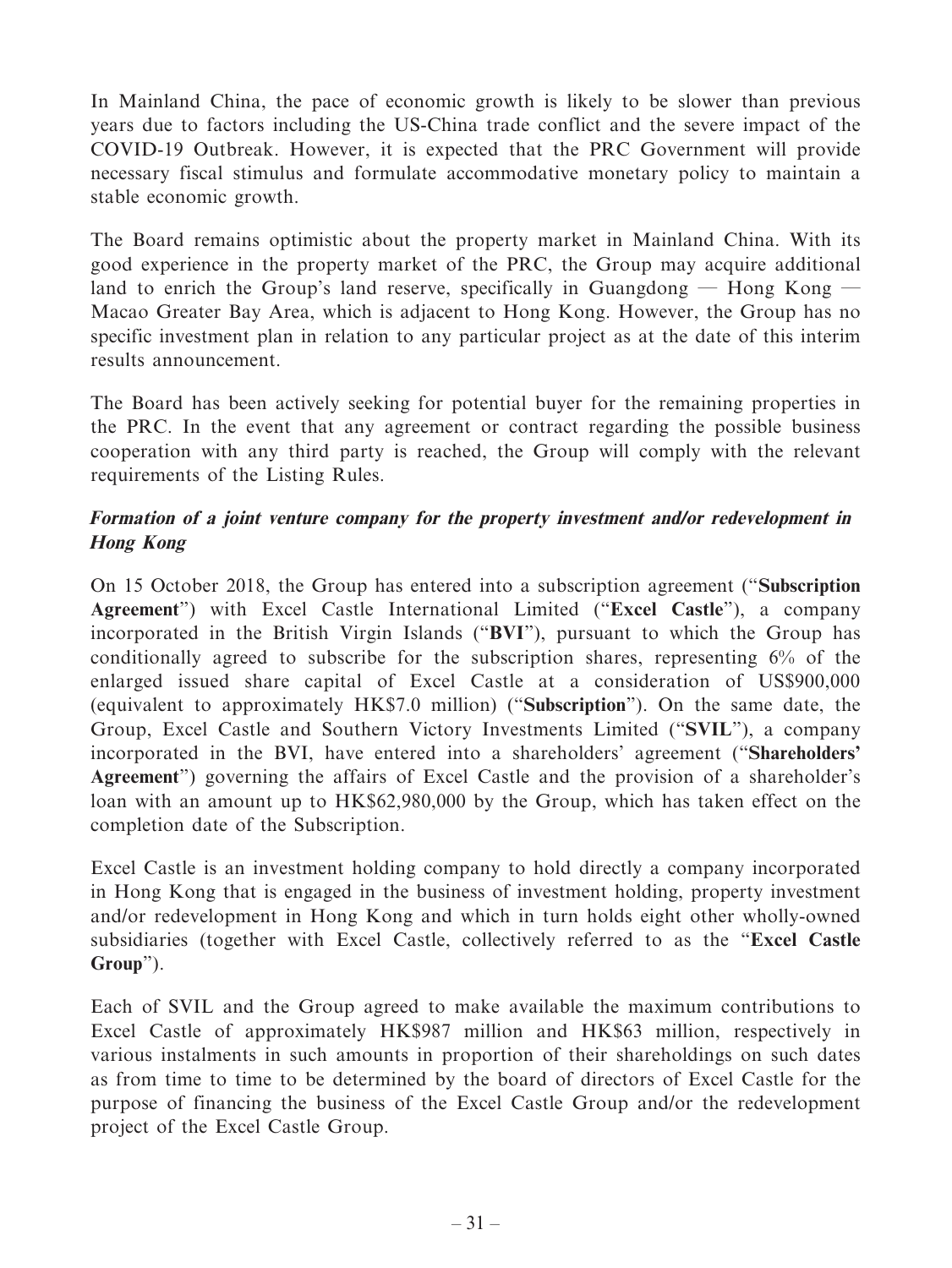The Directors (including the independent non-executive Directors) considered that the Subscription Agreement and the Shareholders' Agreement were on normal commercial terms. Taking into account the expected return to be generated from the proposed property development project through the investment in Excel Castle, the Directors considered that the terms of the Subscription Agreement and the Shareholders' Agreement were fair and reasonable and in the interests of the Group and the Company's shareholders as a whole. The transaction was completed on 9 November 2018.

On 4 March 2020, the Group entered into a sale and purchase agreement with SVIL to acquire a further 2% of the issued share capital of Excel Castle from SVIL and the corresponding shareholder's loan at a cash consideration of HK\$4,194,000. Since then, the Group holds 8% issued share capital of Excel Castle. The Directors considered that this acquisition provided the Group an opportunity to increase its investment in Excel Castle with a view to being benefited from the long-term returns from future revenue from the property development. On the same date, the Group also entered into a supplemental shareholders' agreement with SVIL that the maximum contribution amounts by both shareholders by means of the provision of shareholders' loans were revised to HK\$67 million by the Group and HK\$769 million by SVIL.

As the Group does not have significant influence over Excel Castle, the investment is classified as an equity investment at fair value through profit or loss.

As at 30 September 2020, total investment made by the Group was approximately HK\$76 million. As at the end of the Reporting Period, Excel Castle Group had one property project only, that is to acquire an old commercial building in Tsim Sha Tsui ("**TST Property**") for redevelopment. Since over 80% of the titles have been acquired from the existing owners of the TST Property, the remaining portion has been under compulsory auction and the ownership of the remaining property has been obtained. Excel Castle Group expected to develop the TST Property into a modern commercial building with more saleable area. The whole redevelopment project is expected to be completed in 2024.

As at 30 September 2020, the carrying amount of the Group's interest in Excel Castle Group was approximately HK\$53,807,000.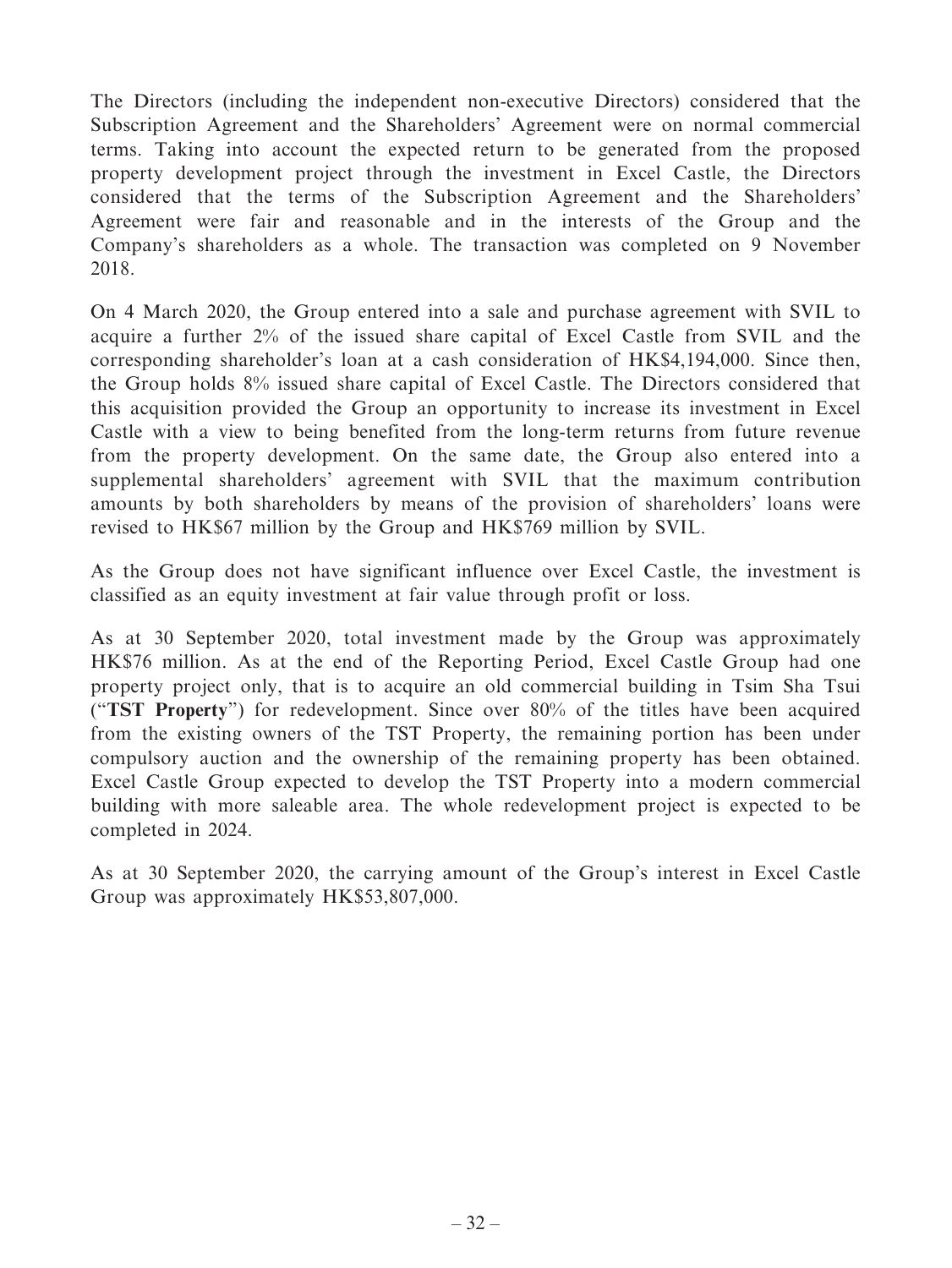# **Formation of companies for the property investment and/or redevelopment in Shanghai**

In 2019, the Group has invested in two property projects in Shanghai, being the property redevelopment of residential apartments at Wuyi Road, Changning District, Shanghai, the PRC ("**Project Embassy**") and the property redevelopment of offices and carparks at West Huaihai Road, Changning District, Shanghai, the PRC ("**Project Stone**"). The total investments on these two projects as at 30 September 2020 were approximately HK\$21 million.

As at 30 September 2020, the aggregate carrying amount of these two projects was approximately HK\$16,493,000.

Project Embassy is a low-rise building in Shanghai located next to the Embassy of Belgium. The building contains eight apartments with a total gross floor area of approximately 867 sq. m.. It is co-invested with an independent third party through a company registered in BVI in which the Group has 10% equity interest.

Project Stone is an office building, known as Shanghai City Point. It is located in a grade A mixed-use building in Changning District. The building contains four floors with total gross floor area of approximately 6,668 sq. m. and five underground parking spaces. This project is co-invested with the same independent third party as Project Embassy through a company registered in BVI in which the Group has 5% equity interest.

Project Embassy and Project Stone have been refurbished and seeking for potential buyers. As the Group does not have significant influence over the BVI companies, the investments are classified as equity investments at fair value through profit or loss.

Regarding the Starway Parkview South Station Hotel project ("**Project Parkview**"), it is located in Xuhui West Bund area, adjacent to Shanghai Botanical Garden. The hotel was built in 2003 with a total gross floor area of approximately 7,319 sq.m. and 56 rooms. It is co-invested with an independent third party and the Group has 30% equity interest, which is accounted for as an associate. The hotel has been converted into 66-rooms rental apartments with plenty of shared common area combined with mixed retail and modern gym, swimming pool and tennis court. The renovation works of Project Parkview have been completed and it was renamed as "Cohost West Bund", a co-living apartment in Shanghai and the Group will focus on its asset management and leasing business of Project Parkview.

In anticipation of the uncertain and challenging economic environment and volatility in the market ahead, the Group will continue to adopt a cautious and proactive approach in managing its core investments and to look for sound and stable investment opportunities to produce sustainable returns for the Company's shareholders.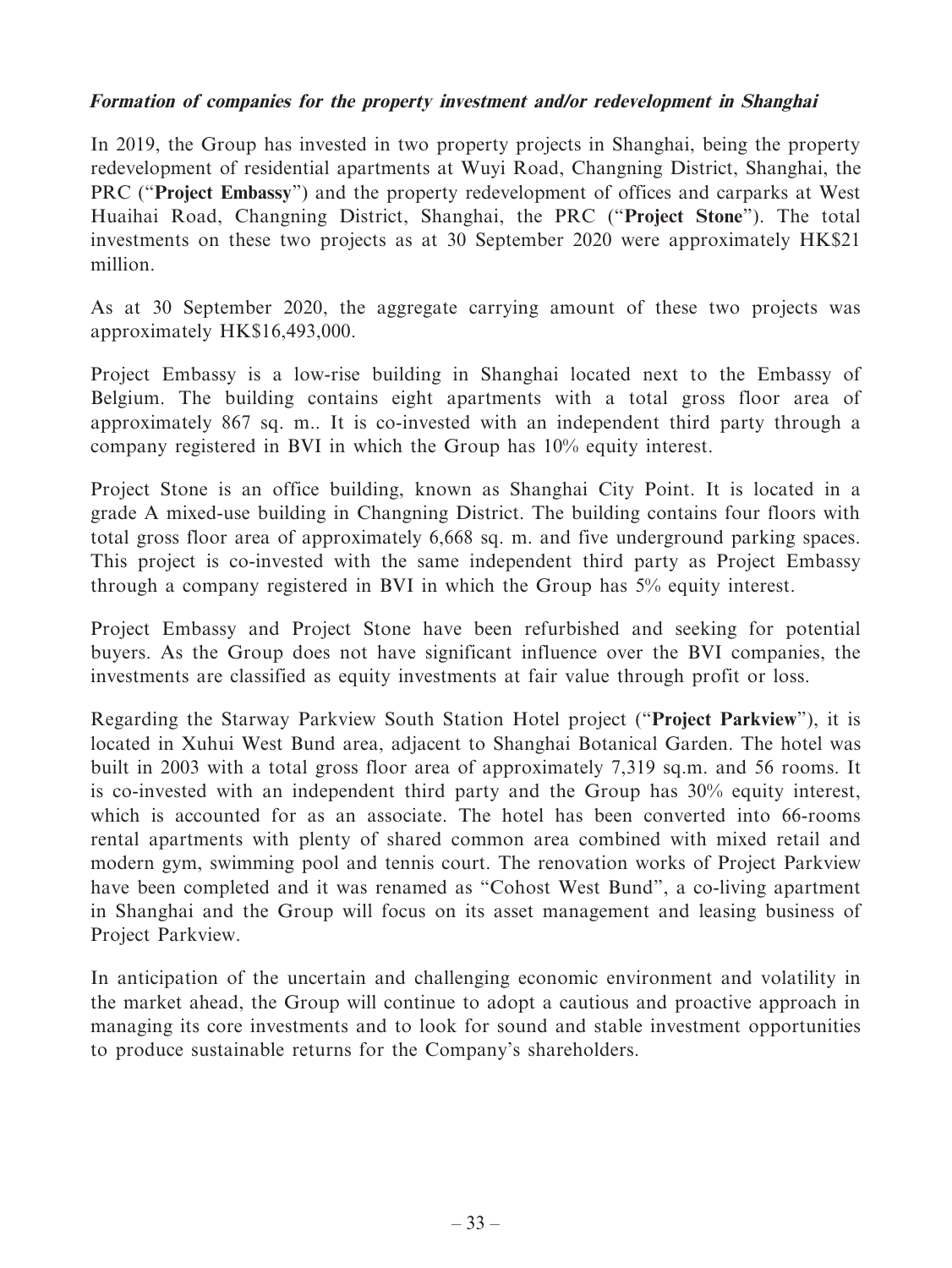# **Participation in a real estate investment fund**

On 23 April 2019, the Group has entered into a general-partner shareholders' agreement with Gusto Brave Limited, a representative entity of Pamfleet Group ("**Pamfleet**"), and Pamfleet China GP II Limited ("**Pamfleet China**") to act as a general partner of a fund manager for property investment.

The Group owns 30% equity interest in Pamfleet China. Pamfleet is an independent and privately-owned real estate investment advisor with offices in Hong Kong, Singapore and Shanghai. Pamfleet's experienced team seeks to create long-term value through knowledgeable deal sourcing, disciplined acquisitions, active asset management, rebranding and refurbishment with an emphasis on design, anticipating tenant and community requirements and delivering good value for money. Members of the management team of Pamfleet have been involved in the selection and management of real estate investments throughout Asia for over 20 years.

Pamfleet and the Group operate with a flat organisational structure, which allows and encourages collaboration.

Up to the end of the Reporting Period, the fund managed by Pamfleet China is Pamfleet Shanghai Real Estate Fund II ("**PSREFII**"). The Group has also acted as a limited partner (holds 1.5%) of PSREFII. PSREFII seeks to capitalise on Pamfleet's track record of its successful investments in under-performing, under-priced and distressed real estate with repositioning and value-add potential in Shanghai and other tier-one cities in Mainland China. The investment strategy of PSREFII is to identify, structure and execute successful asset repositioning investments in Shanghai and other tier-one cities in Mainland China. Up to the end of the Reporting Period, the total investment made by the Group was approximately HK\$6 million.

As at 30 September 2020, the carrying amount of this investment in the real estate investment fund was approximately HK\$4,229,000.

Up to the end of the Reporting Period, there was only one project operated by PSREFII. The name of the project is Project Hub.

The property under Project Hub is located at the junction of Daning Road and Gonghexin Road within Daning Commercial Area of Jing An District. It has a total gross floor area of around 250,000 sq.m., with around 200,000 sq.m. above ground and 50,000 sq.m. under ground. PSREFII targets to build shops and offices with a saleable area of 37,547 sq.m. The retail part within the development is a popular regional lifestyle hub and shopping destination. Major tenants are expected to be operators from the food and beverage, entertainment and education industries.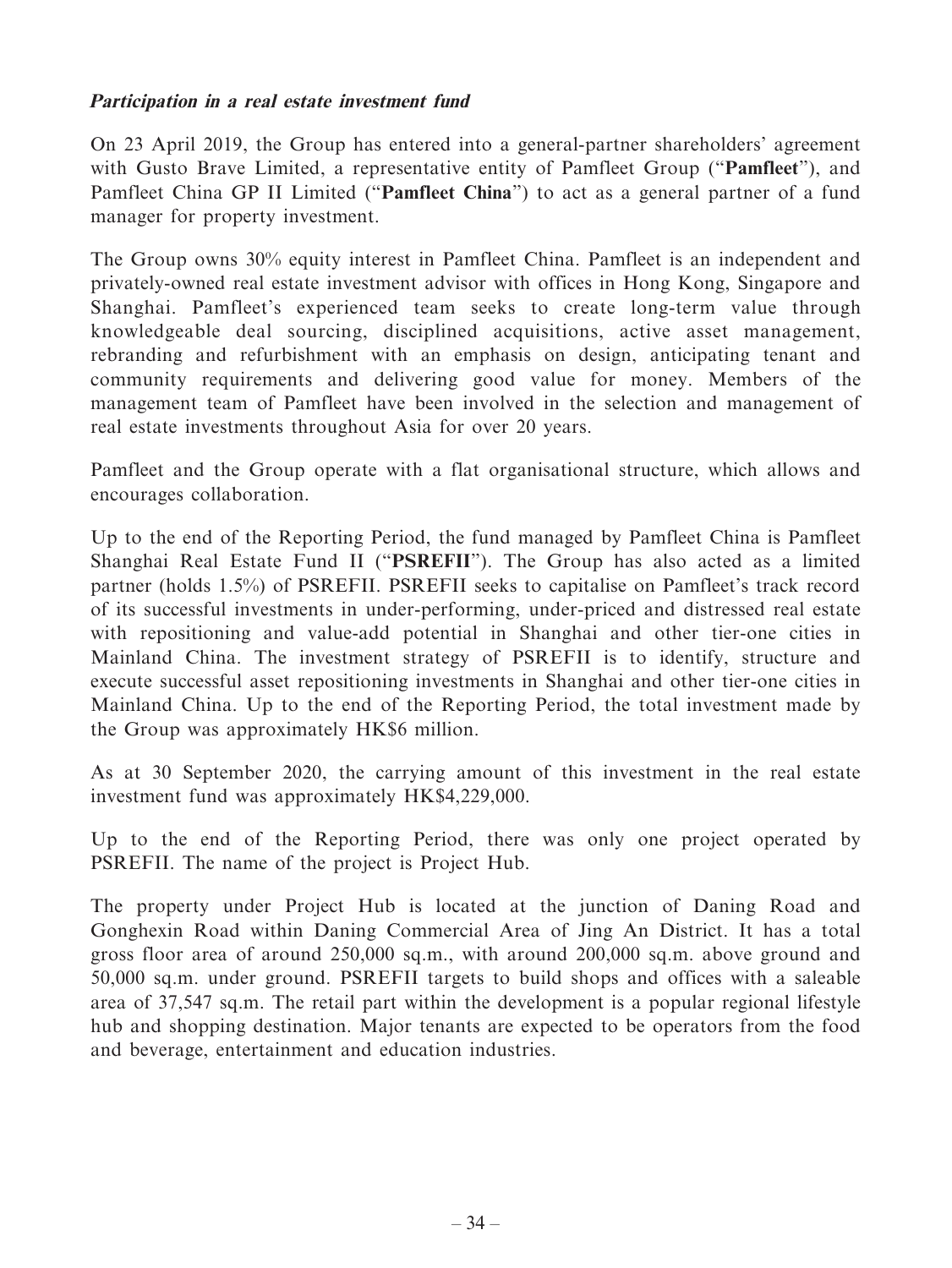# **Trading of medical equipment and home security and automation products**

The increasing standard of living around the globe, especially in Hong Kong and major cities in the PRC, and increasing health awareness, in particular from high-income consumers living in the urban areas, together create additional demand for medical equipment. Consequently, this segment should continue to be a worthwhile investment. In the coming reporting period, we will expand our distribution channels and introduce a broader range of products to boost sales growth.

Also, with the increasing safety awareness in Hong Kong and major cities in the PRC, we expect a high demand for wired and wireless security devices and systems, which are relevant to management of residential estates, commercial offices, shops, hotels, hospitals, museums and prisons.

The Group will continue to adopt efficacious cost management strategies and maintain tight credit control measures to cope with challenges and to improve competitiveness within the volatile operating environment. The Directors will continue to make every effort to maximise the interests of the shareholders of the Company.

# **Hotel operation**

As mentioned in the paragraph headed "Prospects — Property development and investment", the construction works of the hotel in Kaifeng, the PRC was completed in the prior year. The Group has entered into an agreement with 六州酒店管理 (上海) 有限 公司 to operate the hotel under the name of "**Holiday Inn Express Kaifeng City Center**" ("**Holiday Inn Express Kaifeng**"). Holiday Inn Express is one of the world's famous selected service hotel brands. Holiday Inn Express Kaifeng was opened in January 2020. Due to the COVID-19 Outbreak, Holiday Inn Express Kaifeng was closed in February 2020 and has resumed its business since March 2020. The Group will monitor the developments of the COVID-19 Outbreak situation closely, assess and react actively to its impacts on the operation of Holiday Inn Express Kaifeng.

Holiday Inn Express Kaifeng is located in the city centre of Kaifeng with a total gross floor area of approximately 14,000 sq.m.. It consists of 243 guest rooms, including 100 king-bed standard rooms, 106 single-bed standard rooms, 18 king-bed superior rooms, 18 single-bed superior rooms and 1 suite. There are also 3 meeting rooms with a total gross floor area of approximately 460 sq.m..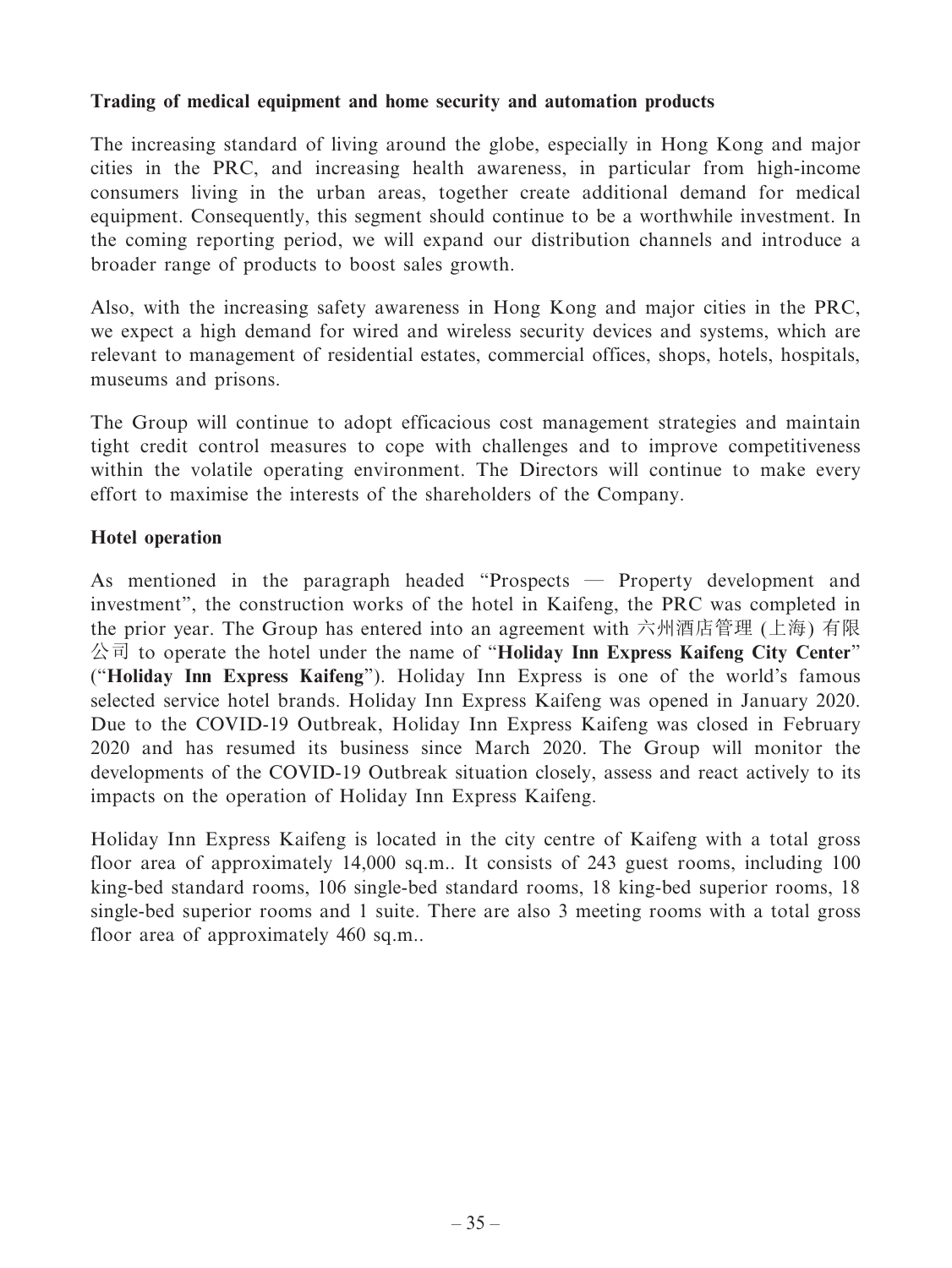# **SIGNIFICANT INVESTMENT HELD, MATERIAL ACQUISITION AND DISPOSAL OF SUBSIDIARIES**

During the six months ended 30 September 2020, there has been no other significant investment held, material acquisition and disposal of subsidiaries and affiliated companies by the Group.

# **FUTURE PLANS FOR MATERIAL INVESTMENT OR CAPITAL ASSETS**

Save as disclosed in this interim results announcement, the Group did not have other plans for material investment or capital assets as at 30 September 2020.

# **HUMAN RESOURCES**

As at 30 September 2020, the Group had 183 employees, 126 of whom were based in the PRC. The total employee benefits expenses including directors' emoluments for the Reporting Period increased to approximately HK\$17 million from approximately HK\$13 million in the same period last year. The increase was mainly due to i) the commencement of the operation of Holiday Inn Express Kaifeng in January 2020; and ii) the commencement of trading of wellness and pandemic prevention products during the period and more part-time promoters were recruited for the promotion.

The remuneration policy and package of the Group's employees are reviewed and approved by the Directors. Apart from pension funds, in order to attract and retain capable and motivated workforce, the Group offers discretionary bonuses and share options to staff based on their individual performance and the achievements in relation to the Group's targets.

# **INTERIM DIVIDEND**

The Board does not recommend the payment of any interim dividend for the six months ended 30 September 2020 (six months ended 30 September 2019: Nil).

# **DISCLOSURE OF DIRECTORS' INFORMATION UNDER RULE 13.51B(1) OF THE LISTING RULES**

The following is the change in the information of the Directors since the annual report of the Company dated 26 June 2020, which is required to be disclosed pursuant to the Rule 13.51B(1) of the Listing Rules:

## **Dr. Ho Chung Tai, Raymond**

Appointed as an independent non-executive director of Superland Group Holdings Limited (stock code: 368), a company with its shares listed on the main board of the Stock Exchange, on 16 July 2020.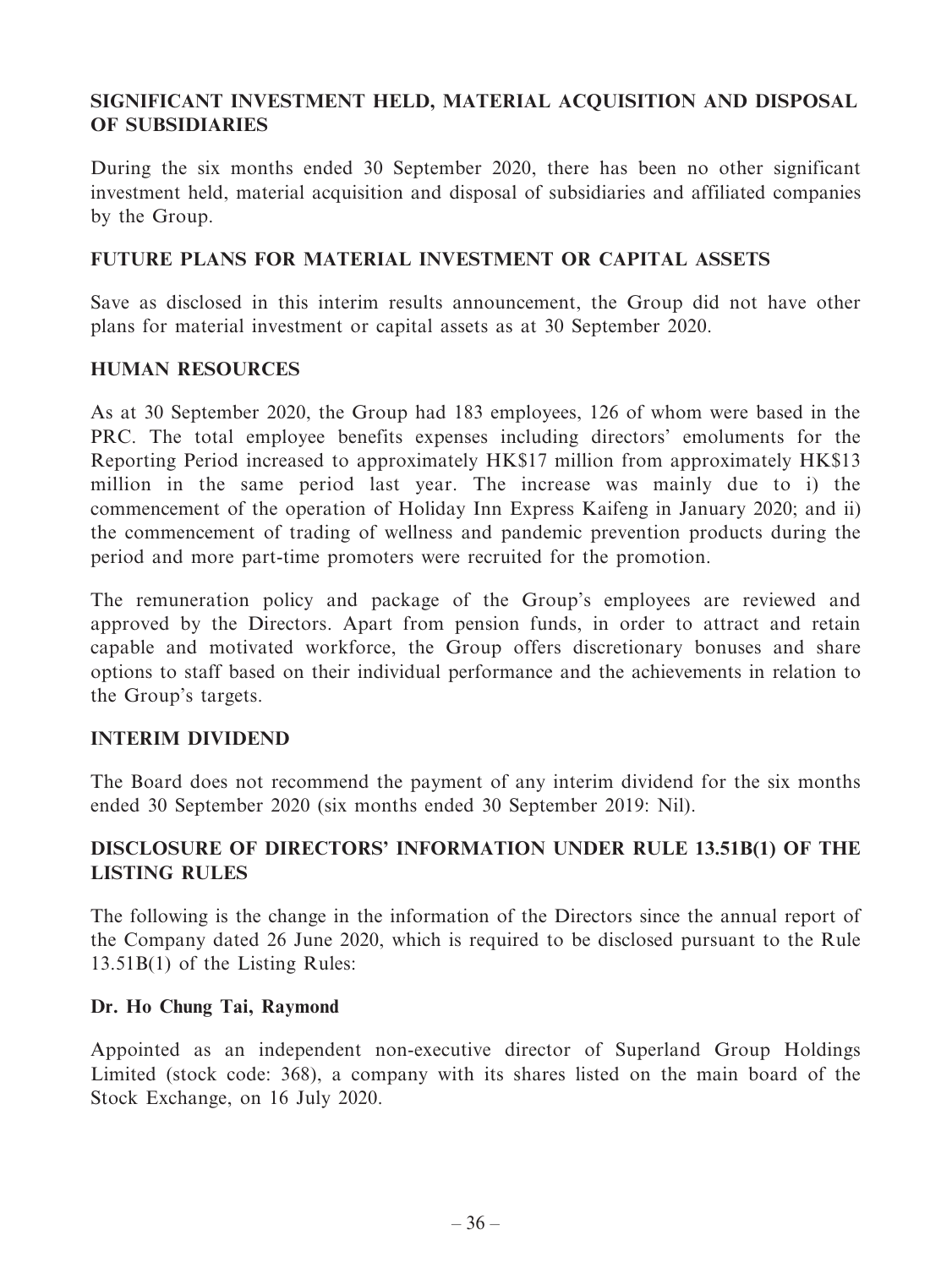Reference is made to the announcement of the Company dated 25 August 2020 in relation to the (i) resignation of executive Director; and (ii) re-designation of Director.

# **Mr. Lu Quanzhang**

Mr. Lu Quanzhang resigned as an executive Director of the Company and the Chairman of the Board with effect from 25 August 2020.

# **Mr. Tjia Boen Sien**

Mr. Tjia Boen Sien has been re-designated from an executive Director of the Company, the Managing Director of the Company and the Deputy Chairman of the Board to an executive Director of the Company, the Managing Director of the Company and Chairman of the Board with effect from 25 August 2020.

# **PURCHASE, REDEMPTION OR SALE OF LISTED SECURITIES**

Neither the Company, nor any of its subsidiaries purchased, redeemed or sold any of the Company's listed securities during the Reporting Period.

# **SUFFICIENCY OF PUBLIC FLOAT**

The Company has maintained a sufficient public float throughout the six months ended 30 September 2020.

# **CAPITAL STRUCTURE**

Details of the changes of the capital structure of the Company during the six months ended 30 September 2020 are set out in the note 14 to the condensed financial statements.

# **CORPORATE GOVERNANCE**

In the Corporate Governance Report which was published in our annual report for the year ended 31 March 2020, the Company's corporate governance practices are based on the principles and the code provisions ("**Code Provisions**") as set out in the Code on Corporate Governance Practices ("**CG Code**") contained in Appendix 14 of the Listing Rules. The Directors consider that the Company has complied with most of the Code Provisions throughout the six months ended 30 September 2020, save for the deviation from the Code Provision A.4.1, details of which are explained below. The Company regularly reviews its corporate governance practices to ensure that these continue to meet the requirements of the CG Code.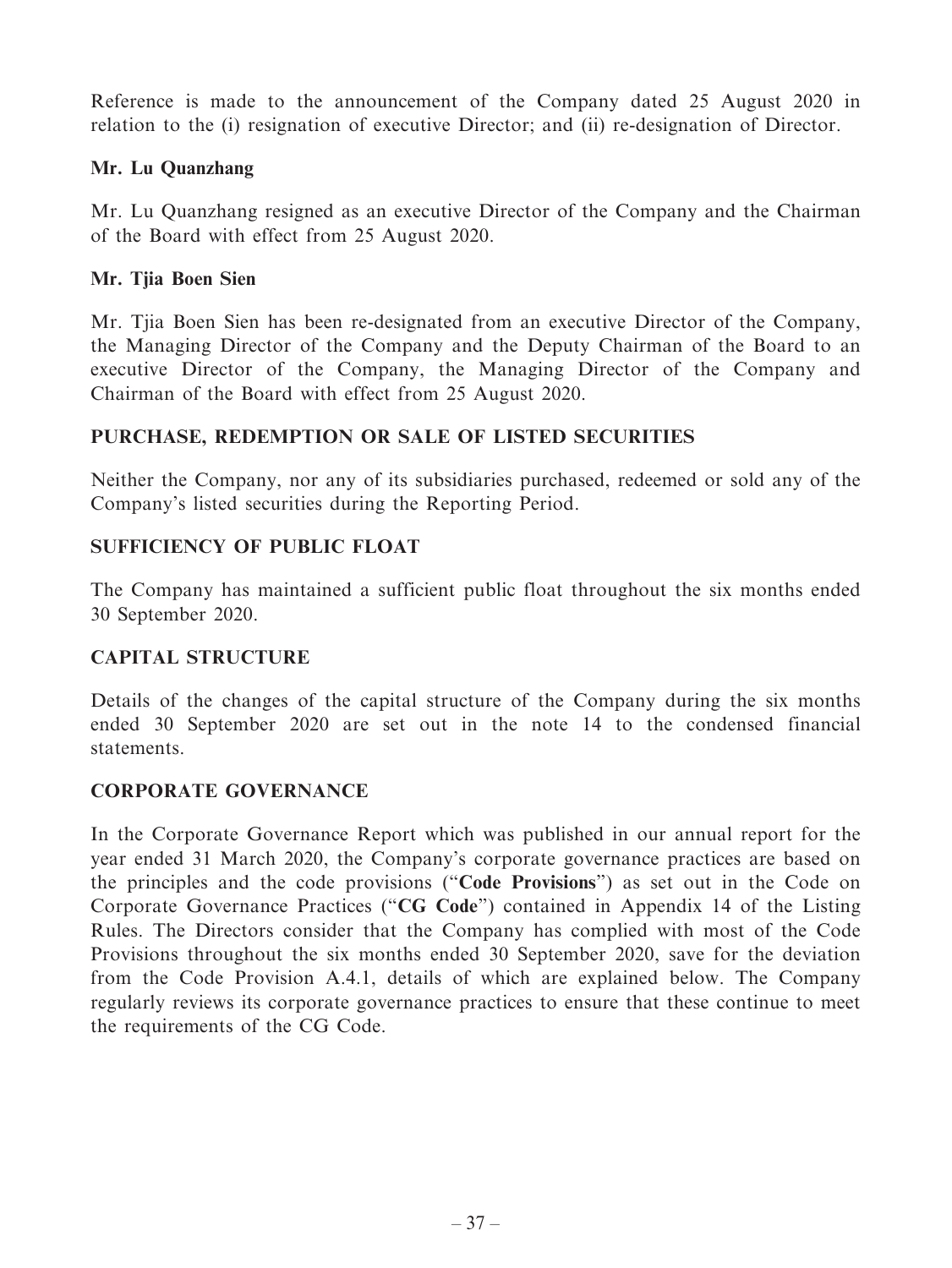# **Summary of deviation of the CG Code:**

# **Code Provision A.4.1**

Code Provision A.4.1 stipulates that non-executive directors should be appointed for a specific term, subject to re-election.

The independent non-executive Directors have not been appointed for a specific term. However, all independent non-executive Directors are subject to retirement and rotation once every three years in accordance with the Company's Bye-Laws. As such, the Board considers that sufficient measures have been taken to ensure that the Company's corporate governance practices are comparable with those in the CG Code.

# **MODEL CODE FOR SECURITIES TRANSACTIONS**

The Company has adopted the Model Code for Securities Transactions by Directors of Listed Issuers (the "**Model Code**") as set out in Appendix 10 to the Listing Rules.

Specific enquiry has been made of all the Directors and the Directors have confirmed that they have complied with the Model Code throughout the six months ended 30 September 2020.

The Company has adopted the same Model Code for securities transactions by employees who are likely to be in possession of unpublished price-sensitive information of the Company.

No incident of non-compliance of the Model Code by the relevant employees was noted by the Company.

# **AUDIT COMMITTEE**

The Company has an audit committee which was established in accordance with the requirements of the CG Code for the purpose of reviewing and providing supervision over the Group's internal controls, risk management and financial reporting matters including the review of the interim results for the six months ended 30 September 2020, and adequacy of resources and qualifications of the Company's accounting staff. The audit committee comprises three independent non-executive Directors, namely Dr. Ho Chung Tai, Raymond, Ir Siu Man Po and Mr. Siu Kam Chau. Mr. Siu Kam Chau is the Chairman of the committee.

The interim results of the Group for the six months ended 30 September 2020 have not been reviewed or audited by the Company's independent auditor. The Audit Committee held a meeting on 23 November 2020. The Audit Committee has considered and reviewed the interim report and interim financial statements of the Group and given their opinion and recommendation to the Board. The Audit Committee considers that the 2020 interim report and interim financial statements of the Group have complied with the applicable accounting standards and the Company has made appropriate disclosure thereof.